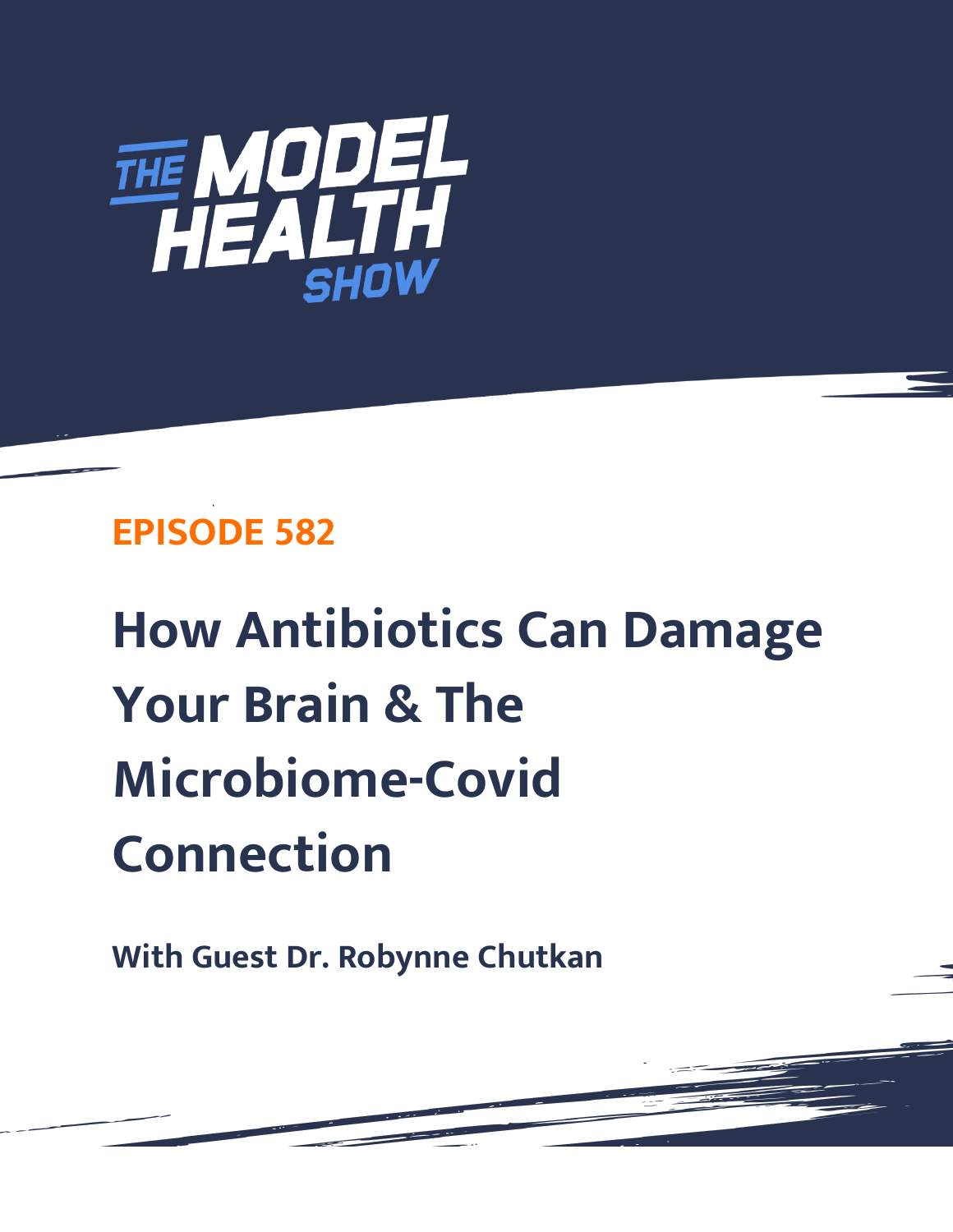### **You are now listening to The Model Health Show with Shawn Stevenson. For more, visit themodelhealthshow.com.**

**SHAWN STEVENSON:** Welcome to the Model Health Show, this is fitness and nutrition expert, Shawn Stevenson, and I'm so grateful for you tuning in me today. This week we're kicking off a special event, we're kicking off gut health week here on The Model Health Show, and I'm bringing forward for you two of the greatest gastroenterologists in the world, and also their integrative gastroenterologist, so they have a much more well-rounded perspective about gut health and how it affects so many other aspects of our lives. You'll have to look very hard to find somebody who hasn't heard the term microbiome today. It's a hot topic, and as our special guest mentions today, the human gut is really having a moment right now, and it's starting to really be fleshed out just how much our gut health impacts every area of our lives, and especially every area of our bodies. So much so, today, our special guests are going to be sharing with you some new information about antibiotic use that is going to blow your mind, and when I say blow your mind, I'm talking literally...

That's right. Antibiotic use has some very interesting impacts on the human brain and our cognition, so make sure that you tune in and listen deeply for that one. And also, we're going to be dissecting, really, really digging in on the relationship between gut health and COVID-19. And this is information that every single person should know, this should be highlighted on all the press conferences in the public education, but unfortunately, this has been glassed over again and again and again, and our special guest is going to be sharing real, peer-reviewed data on how important the health of our microbiome is in protecting our bodies from the impact of communicable diseases, namely COVID-19, the one that's been on everybody's mind for the past couple of years, and so yeah, this is just absolutely packed with incredible information, so I'm really, really excited about this. And in the context of gut health, there's obviously very few things that impact the health of our microbiome, our friendly flora, encouraging the replication and proliferation of unhealthy, pathogenic bacteria as well, and the food that we're putting directly into that organ system. The food that we eat has an incredible impact, obviously, and there are foods that have been well-documented to encourage the proliferation of pathogenic bacteria and starve our healthy, friendly flora that are needed, they are literally required to create certain compounds essential for human life.

So, our bacteria create compounds in us for certain vitamins, certain short-chain fatty acids or SCFAs that are required for healthy integrity, maintaining the healthy integrity of our gut lining itself, but also have major roles in our overall metabolism, our hormone function, our heart health, all based on the performance of our friendly flora. We have to support having a healthy bacterial balance, and so even these pathogenic or opportunistic bacteria, they still have a role. This is why we have them, but it's when this cascade gets imbalanced, where we've [got too many of the opportunistic bacteria running our system that our friendly probiotic](https://themodelhealthshow.com/dr-robynne-chutkan/) 

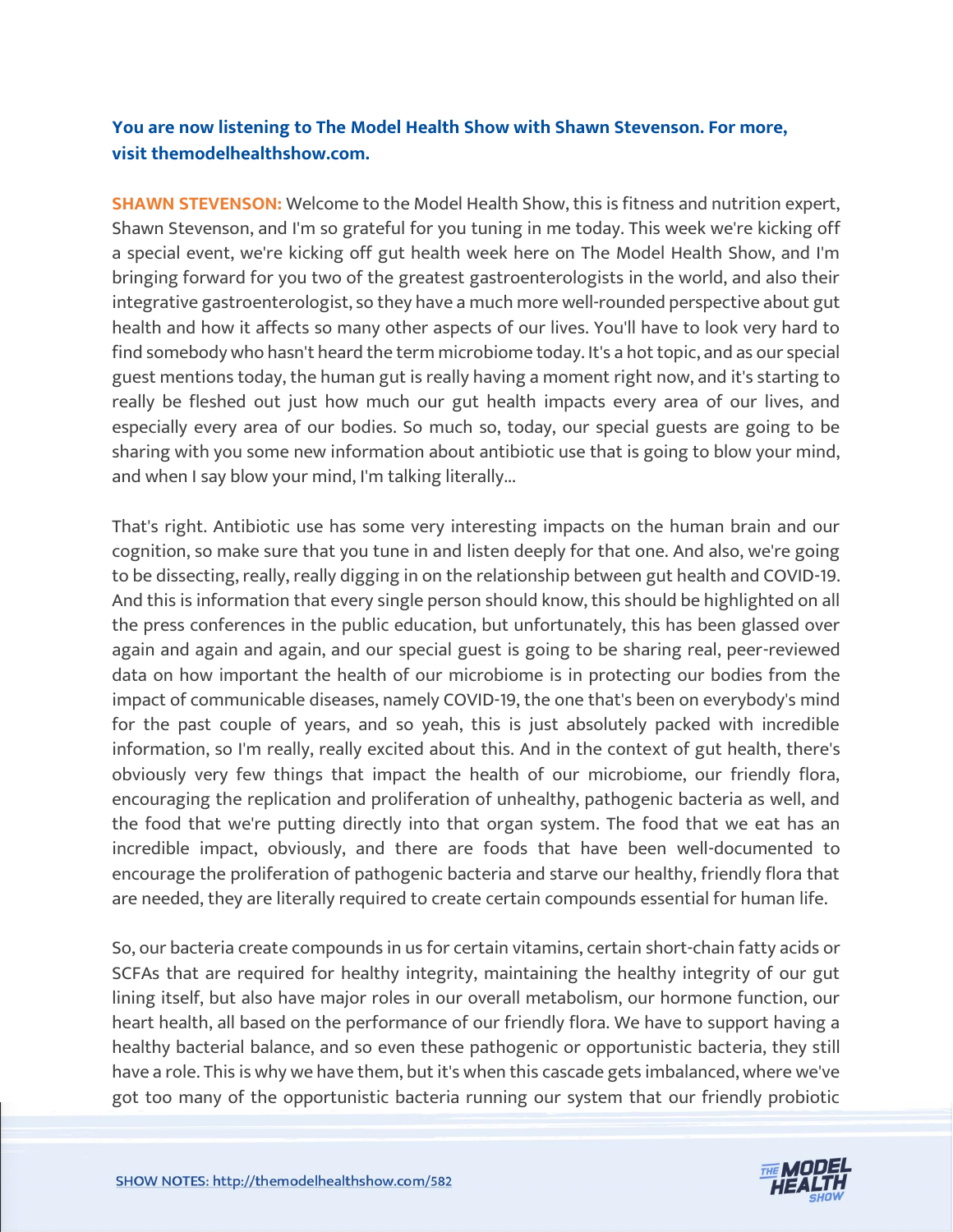flora. Now, again, so we've got our probiotic flora, right? Pro meaning for, biotic meaning life, that are making post biotics in us for us. So, these are the individual compounds that we're getting from this relationship, but the prebiotics, so prebiotics are needed for the probiotics to make post-biotics. Prebiotics are coming from array of foods and something that is often looked over and it's easy to look over, because it's not in the same kind of fibrous category that we might think about in terms of our bacteria.

It's the oils that we are consuming. That's right, the oils that we consume has a major impact on our bacteria cascade. In fact, new data just published a couple months ago in The Journal of Functional Foods, titled Effect of Medium Chain Fatty Acids in Human Health and Disease, found that MCTs, medium-chain triglycerides, have significant antibacterial effects against pathogenic microbes, and one of the studies that they mentioned in this meta-analysis was looking at MCTs versus corn oil, corn oil being used for so many different food products today, and corn oil literally contributing to mortality in killing... This was a particular animal study, killing these animals faster, disrupting their gut help, but also killing these animals, these critters faster, versus the MCTs being protective against morbidity, against dying from all causes, really, really cool stuff, but specifically, they were analyzing how MCTs helped to establish a healthy microbial composition in the human gut.

This is yet another reason why I'm a big fan of MCT oils. And this is something that I have on a daily basis. I just traveled, I just got back from being on the road, traveling to speak at an event, I bring my MCT oil with me, I bring it with me, I'm that serious about it. And also, of course, it has these thermogenic effects as well, that help to positively alter our metabolism, we've got so much data on that aspect as well, but specifically since we're talking about gut health, I wanted to add that layer on why MCT oils are such a great thing to have in your super food cabinet. The only MCT oil that I use, because again, people, they hear this information that go out and they get company X MCT oil, and not paying attention to the standards, the quality, the integrity, the sourcing, the other nefarious compounds that can come along with what they're trying to get their health from. You've got to get it from the best sources as possible, and for me, the best source for MCT oils is going to be coming from Onnit. Go to onnit.com/model, that's O-N-N-I-T.com/model...

You get 10% off their incredible MCT oil. They also have emulsified MCT oil varieties as well, that are kind of like a functional coffee or tea creamer, taste really amazing, but the original MCT oil, again. We're going to make sure that it's sourced correctly, we don't want the palm version with coconut derived, you're going to get this exclusively from onnit.com/model, and you're getting 10% off. Alright, go to onnit.com/model, check out their human health and performance supplements, functional foods, their fitness equipment is world class as well, you get 10% off everything they carry. Onnit.com/model, now let's get to the Apple Podcast review of the week.

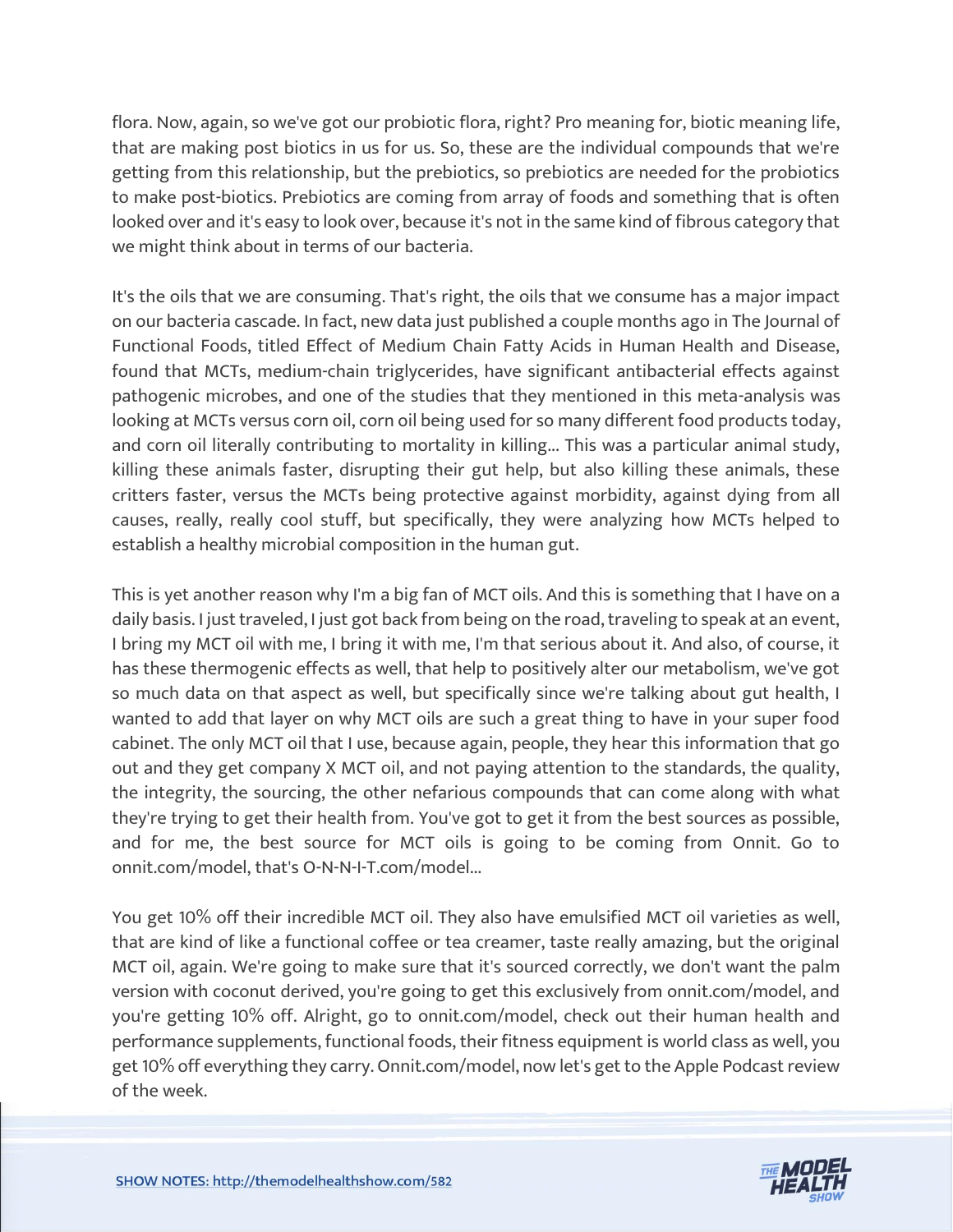**ITUNES REVIEW:** Another five-star review titled "So Motivational" by RachelMay1401. "I love The Model Health Show. I learn something new from every episode and feel motivated every time I listen. Shawn has great energy that you can just feel when you listen."

**SHAWN STEVENSON:** Let's go. Thank you so much for sharing that review over on Apple Podcast, truly means the world. And if you get to do so, please pop over to Apple Podcast and leave a review for The Model Health Show or whatever medium you're listening on. If you're listening on Spotify, you can leave reviews now. So, pop over and give us a shout out, I appreciate it so very much. And on that note, let's get to our special guest and topic of the day. Our guest today is Dr. Robynne Chutkan, and she's the author of the best-selling digestive health books Gutbliss, The Microbiome Solution, and The Bloat Cure. Dr. Chutkan received her bachelor's from Yale University and her medical degree from Columbia College of Physicians and Surgeons, where she also did her internship and residency and served as Chief Resident. She completed her fellowship in Gastroenterology at Mount Sinai Hospital in New York and has been on the faculty at Georgetown University Hospital since 1997. In 2004, she found at the Digestive Center for wellness and Integrative Gastroenterology Practice incorporating microbial optimization and nutritional therapy as part of the therapeutic approach to digestive disorders.

Dr. Chutkan has been featured everywhere, from The Today Show to the Dr. Oz Show, The Doctors, CBS This Morning, the list goes on and on... And she's also an avid athlete, she plays squash, coming from Jamaica. She plays squash, she's a runner, and she's very passionate about getting communities empowered and healthier than ever. Let's jump into this conversation with the amazing Dr. Robynne Chutkan.

**DR. ROBYNNE CHUTKAN:** I think what I have to offer is a little different, it's some storytelling from the gut, making it exciting. The first one is an episode called Shy Bowel, and so they all kind of start with a patient's story, and this talks about this woman who came to see me in her 50s, but when she was 12, she was at camp and she was on a long hike and had to poo and she squatted down, and these boy hikers, campers found her mid-exit, the stool is exiting her bum, and these group of boys happen upon her in the woods and how it created such trauma, she could never have normal bowel movements, and the actual term for shy bowel, that this is a real condition, psychogenic fecal retention, also called coprophagia, and how so many people have an element of it where they are afraid to use the bathroom in public, people see, will smell, will hear. And then I talk about the involuntary and the voluntary things that go into having a bow movement, and so I started telling this story, get into it, I talk a little bit of the mechanism, and then I end with three takeaways and take away one...

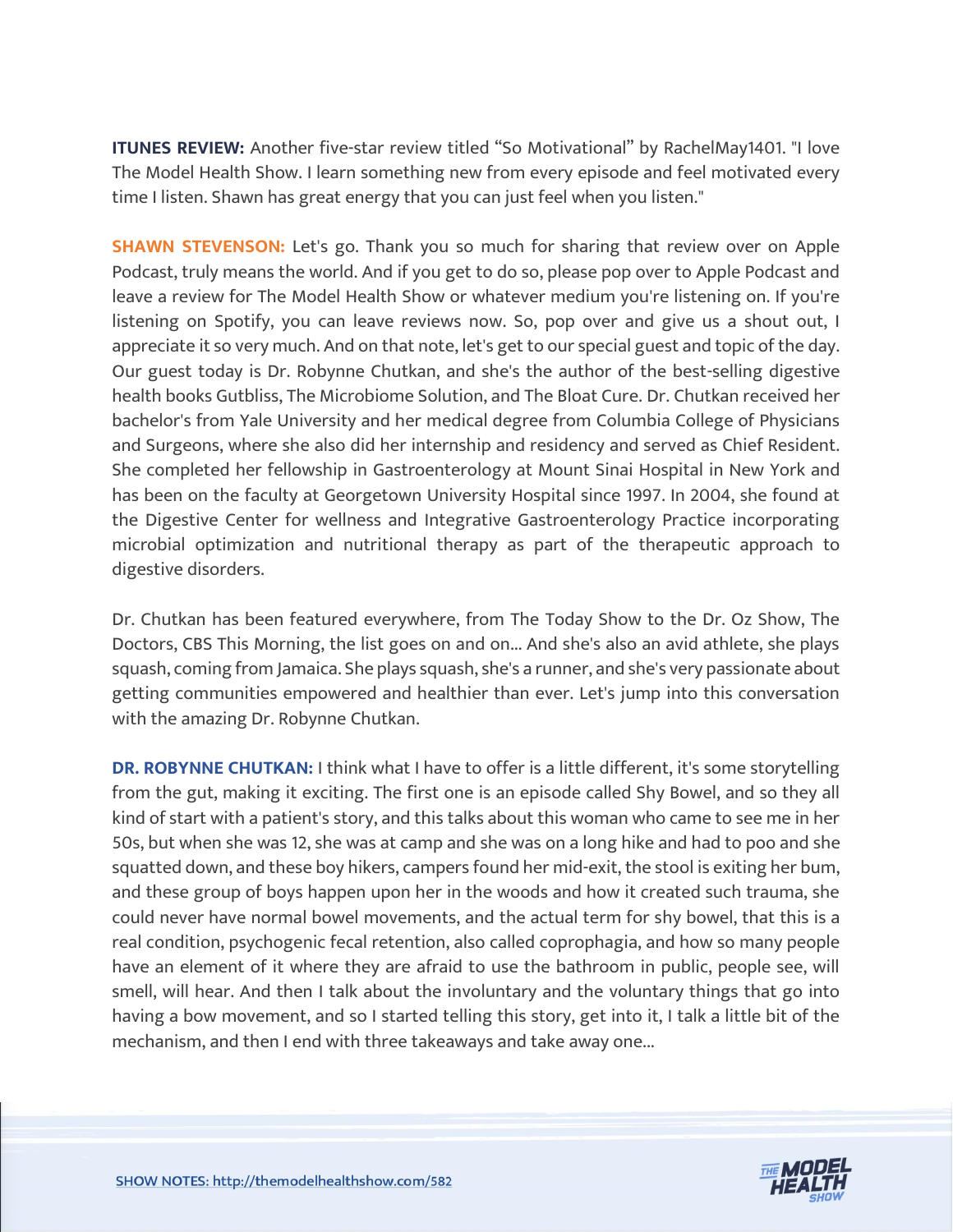Drop it while it's hot. You have got, when you get that urge... You could be mid lovemaking, you've got to go and have a bowel movement. And so, I give... So, it's a little bit of a format, it's a patient story, it's get into the nitty-gritty and then three takeaways, and they're all like 20 minutes or less, and so it's fun to just... After trying all these different things and... 'cause I'm sure as you know, Shawn, your podcast is really only as good as the person you're interviewing to a large extent, I mean, you're a really skilled interviewer, you can bring it out and you compare, but a lot of it rides on that other person, right? And I thought, I have some stories from the gut, the intro is like, if you're on a quest for stool nirvana and you're more interested in learning about microbes and medication, you've come to the right place, and it's just been fun. At the end of the day, it's... What do I have to lose? I love doing it, but I have to stop rerecording and just... That's really good advice. Just let it out there.

**SHAWN STEVENSON:** Yes, just literally drop it while it's hot. You got to take your own advice for getting that out into the world.

**DR. ROBYNNE CHUTKAN:** I have to drop it while it's hot.

**SHAWN STEVENSON:** Because your information is the sh\*t. You can use that.

**DR. ROBYNNE CHUTKAN:** I'm going to use that. My information is the sh\*t, literally. You know what? I'm going to just quickly; I'm writing that down. That is so good. Did you just come up with that? Just like that.

**SHAWN STEVENSON:** It's a vibe, it's a vibe.

**DR. ROBYNNE CHUTKAN:** That was so good. I have to give you full credit for that. I'm like, "I was talking with Shawn Stevenson, and he said, literally, your information is the sh\*t."

**SHAWN STEVENSON:** Yes, literally. And your experience, your perspective... I'm not exaggerating in the slightest. You are one of the, for me, top three people in the world in this space, because of course, you have that traditional background in education, but you've been able to keep your mind open and to experiment and to stay on top of the research, and I know how difficult that is because there's always so much coming out, but we can get stuck in tunnel vision, coming from our conventional education and just see things in this one very, very constricted... Again, another little tie into the digestive here, a very constructive view of things and how the human body works, but being an integrative gastroenterologist, I want you... Number one, if you could explain what that is, because it's opening the door to understand just how much our gut health affects everything about us.

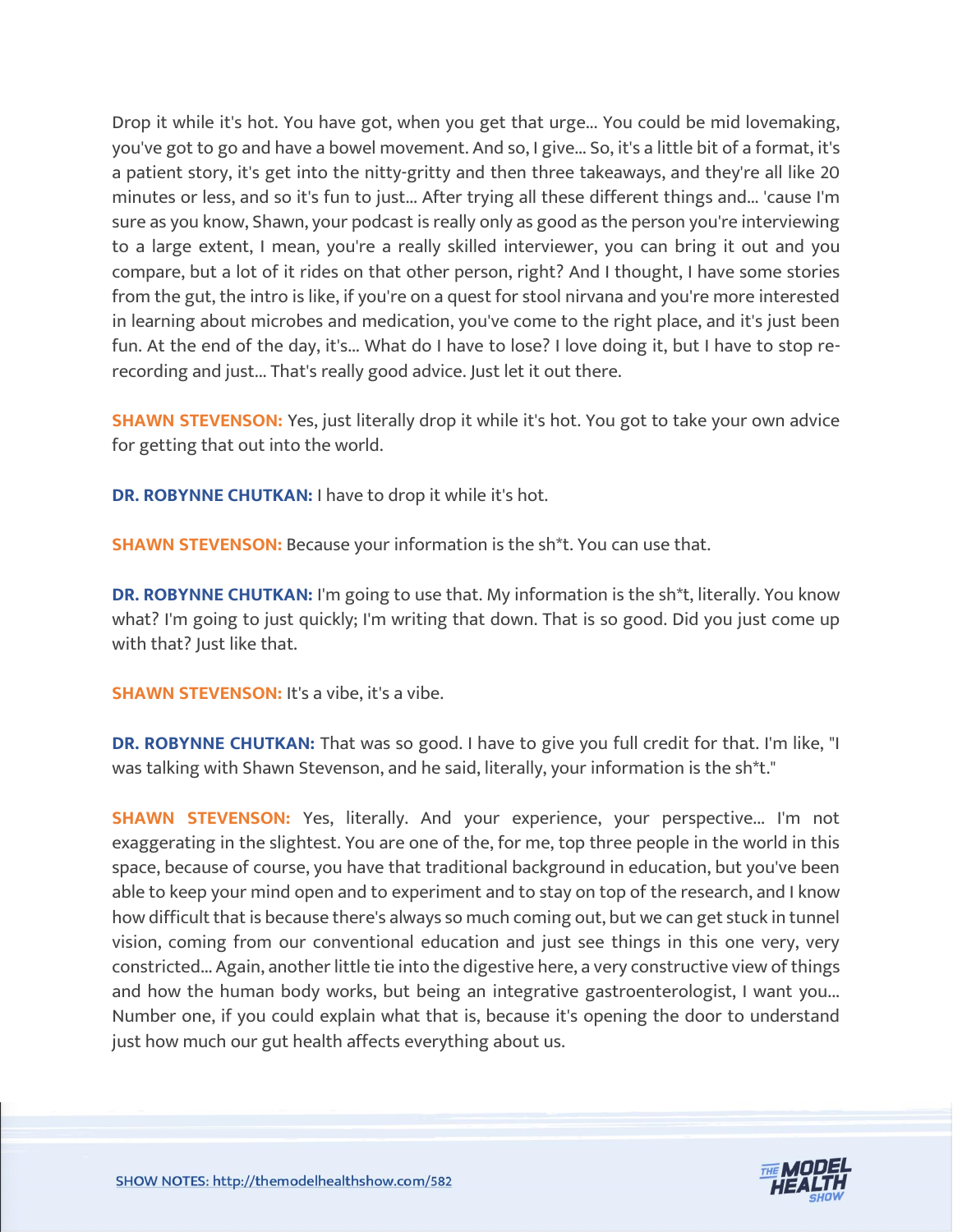**DR. ROBYNNE CHUTKAN:** To be honest, Shawn, it's a term I made up to really emphasize the connection between it all, because when you think about it, think about where your gut is. It is literally in the center of your body, it's the engine for everything, and it feeds your brain and your heart, and your kidneys and your lungs, and the same way if your car had a broken-down engine, you're not going to get very far. If your alignment is off or something's up with a transmission or your lights don't work, you can still make it down the road, but if the engine is not working, you're not going anywhere. And so, this idea of integration... In medical school, we're very siloed, there's the brain and there's a digestive tract, and there's a cardiovascular system, and the orthopedic system with the muscles and the joints and so on, and there's literally no integration. And in my 30 years in practice, I realized there's tremendous integration, particularly with things like the gut brain, access and mood, and so I started seeing literally what would happen to my patient's mood after they had, for example, an episode of infectious gastroenteritis, and they would describe they're feeling more anxious and they're feeling more nervous, and then we started seeing clinical data of like, "Wow, when we inject mice with Campylobacter and give them gastroenteritis, guess what, they start displaying more anxiety."

So, as we've learned more about the whole gut brain access, the production of serotonin, the communication through the vagus nerve, the fact that it's bi-directional, not only is what's going on and you've got affecting your brain, what's going on in your brain is affecting your gut. It just makes sense, like you cannot practice gastroenterology in a vacuum, or maybe you can, but then you're just scoping people and handing out Nexium and you're not really having an impact, so it's really important to understand the integration and just from an ego point of view, in medical school, nobody wanted to do GI. Back when I was in medical skill, everybody wanted to do orthopedics or dermatology or ophthalmology. People were like, "Why would you want to wade around in stool as your profession?" So, I have to say, the gut is having a big moment and I am so excited about that, I'm like, "I told you all that the gut was where it's at."

**SHAWN STEVENSON:** So also, you have this ability to see the future, in a sense. Because when you just said, the gut is having a moment... I just spoke at an event this past weekend in Mexico, and just asked people in the audience if they've just heard the term microbiome. Every hand went up, everybody knows this term. They might not know all the ins and outs of it for the most part, but this is where you come in at, and why your skill set and your experience is so valuable, and this is leading into the main reason I wanted to talk to you today is this gut cognition connection, this gut brain connection, because there's some new data that just came out about antibiotic use and cognitive decline. Let's talk about that.

**DR. ROBYNNE CHUTKAN:** Shawn, this study literally stopped me in my tracks. This was a study that came out in March that looked at frequent antibiotic use in women and noted a significant decrease in global cognitive decline. So, they looked at over 14,000 women, these were female

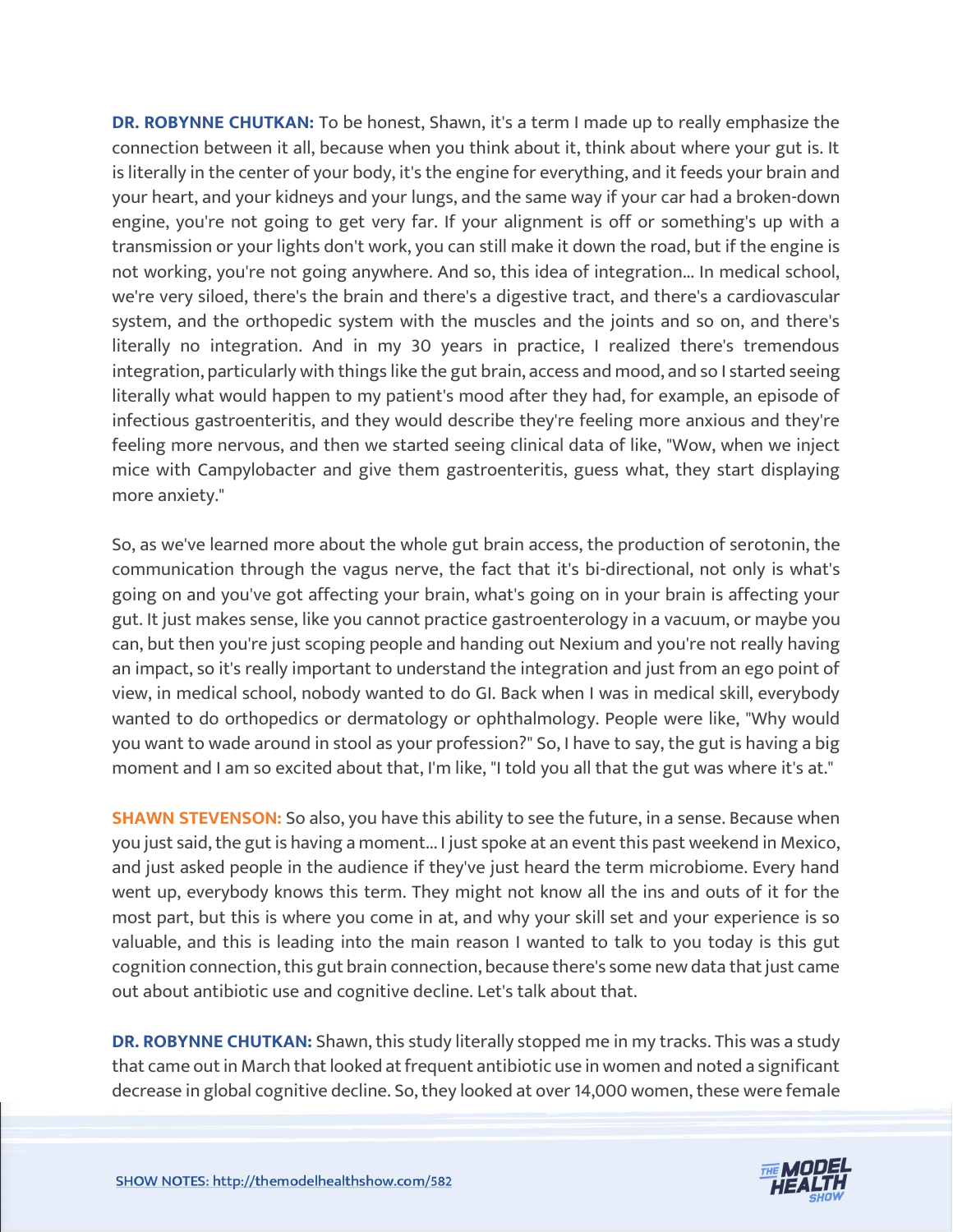nurses, over a period of several years, and they found that women who were taking antibiotics frequently, when they added it all up, it was for about two months or more over a four-year period, had a seven-point drop in cognitive decline globally, now, what does a seven-point drop mean? It turns out that's equivalent to about three to four years of aging. It's incredible, and so many of us are dealing with issues of family histories of dementia and concern about cognitive loss, and I don't think that the average person... I don't think the average physician, quite frankly, is aware of these kinds of statistics, and so one of the things that I'm most evangelical about, if you will, is getting people to understand this connection between the medications they take and the effects on their bodies and their brains. Nothing is free, not even a prenatal vitamin is free. Everything has side effects, and we know that antibiotics are amongst the most over-prescribed drugs in the world. The Center for Disease Control and Prevention estimates that somewhere around 30-50% of antibiotic use in the US is unnecessary.

So, people always want to know... I gave a talk yesterday at a woman's club and everybody wanted to know, "What probiotic?" I said, "Draw the brakes for a minute, I don't want to talk to you about what probiotic. I want to talk to you about all those antibiotics you're taking that you probably don't need." And you know, my patients, it's sort of a joke, but not really where I say to my patients, "If death is imminent, you have my blessing. Otherwise, here are some questions I want to ask your doctor who's doing the prescribing starting with, is this antibiotic absolutely necessary? Is there an alternative? What would happen if I didn't take it? Could we wait? Am I even being treated for an infection or you just giving you this antibiotic to prevent a possible infection?" You know, all these things, and I think unfortunately, Shawn, we're at this point in the medical system where we can't just blindly follow advice, we have to ask these probing questions, if we really want to get to the right place and we have to be really active advocates in our health and not just rely on the fact that, "Well, the doctor said, so this must be the way to go."

**SHAWN STEVENSON:** Yeah, yeah. And here in the United States, especially, you're like a unicorn, if you haven't had several stints of antibiotic treatment, especially during childhood, it's just one of those things that's automatic and frequent. And as you said, and I want to lean into this a little bit more, because so often it's getting prescribed for things that it's not even valid for, and I think that there might be... There is, of course, a placebo effect, for example, or things just run their course, but to prescribe antibiotics for a viral infection, for example, even when COVID landed on the scene, antibiotics were getting passed out. And there's some really sound data on this, that this thing was just getting, again, without any context, this is viral, what are we doing giving antibiotics for this condition?

**DR. ROBYNNE CHUTKAN:** Yeah, I think that's really kind of the salient point of the last two years. Antibiotics have zero effect against viruses, zero, zip, zilch, nada, none. The only situation

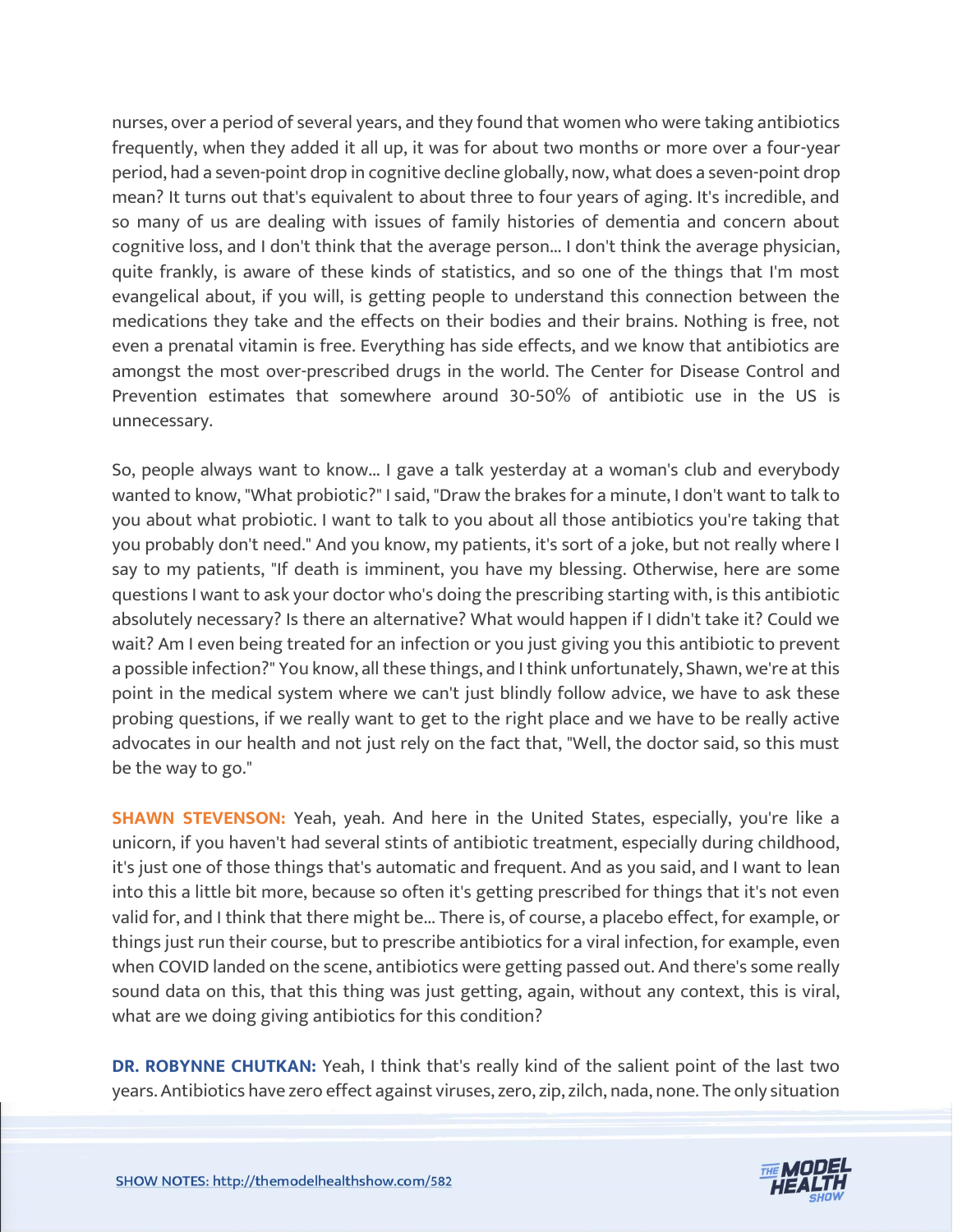where an antibiotic can be helpful in a setting of a viral infection is if you have what's called bacterial super infection, meaning, you also have a bacterial infection, and who... Get this, Shawn, this is a crazy part, who is at most risk for bacterial super infection? People who have been taking lots of antibiotics and don't have enough bacterial foot soldiers to fight the virus. So, the irony is that all these antibiotics people are taking... And honestly, I see sophisticated well, educated people, and when I tell them, you know that doxycycline your kid is taking for acne or that Cipro you're taking for a sinus infection, do you know that that is dramatically increasing your risk of COVID?

They look at me in utter surprise, in utter surprise. And I think what it speaks to is really the power that the pharmaceutical industry has in terms of the marketing dollars. I mean, the money that is spent trying to convince people that these drugs are the answer and the only answer, and we've become so disconnected from our own bodies and our own strength, our own ability to fight these things, and I have to tell you, that's why I am really such a fan of your show, because it really... You know, the goal, the mission is always to educate and empower people to say, you know what, you are actually in the driver's seat here. And that's so true when it comes to infection, and you let me know when you're ready to drill down to that whole gutimmune connection and how it works, because I think once people really understand the relationship, it becomes so clear, the path forward becomes so clear.

**SHAWN STEVENSON:** Yeah, absolutely. And so, we'll put also up these studies as we go stuff, if people who are watching the video version as we go through things today, you could check out the studies. But one of them that I talked about, and this was over a year ago, was this huge meta-analysis looking at this phenomenon of something called polypharmacy, dramatically increasing your risk of severe COVID. So, polypharmacy is being on multiple medications, and they identify three specific types of medications that were tending to be the most pervasive and the most damaging, one of those was related to gut, so gut medications, so things that are acid blockers, for example...

#### **DR. ROBYNNE CHUTKAN:** Yes.

**SHAWN STEVENSON:** And antibiotics. Why on earth would these be increasing your risk for severe COVID? And one of the things they highlighted in the study was that COVID is at least in part an enteric infection, a gut-related infection, because we know there's a lot of ACE2 receptors happening. And also, of course, your immune system in and of itself is hanging out primarily in that gut environment. So, super powerful stuff there.

**DR. ROBYNNE CHUTKAN:** Yeah, you hit the nail on the head three times, bam, bam, bam. The first is pointing out that COVID is in many ways a gut infection. In fact, we have about a hundred times more ACE2 in our intestines than we have in our lungs. So, the portal of entry

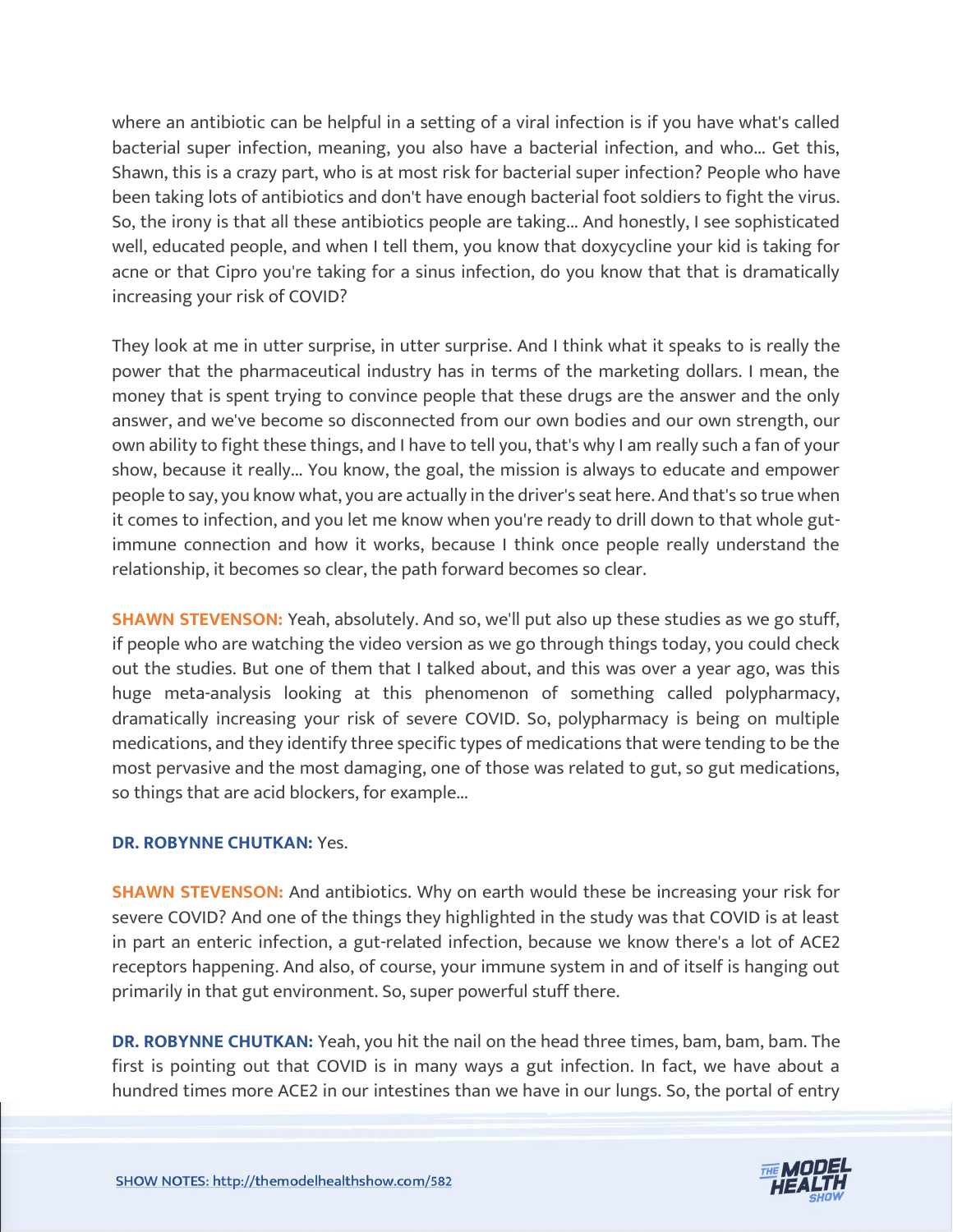is often the gut, and that's why GI symptoms and some of the studies are present in up to 50% of people, and we know the virus is excreted in the stool, sometimes for much longer than it's detectable in the sputum. So that was nail number one. Nail number two was talking about the acid blockers, proton pump inhibitors, specifically. And I think I was on here doing a long rant about these drugs in the past, 'cause this is just one of my favorite things to talk about, because you literally cannot leave a gastroenterologist's office except mine, of course, without a prescription for one of these drugs.

I spend my time un-prescribing people. But these drugs are most the common... Amongst the most commonly prescribed drugs in the world, and part of why they're prescribed so commonly is because they work really well. They're really good at what they do, and what they do is they completely shut off that proton pump, that acid pump in the stomach. So now you can eat your cheeseburger at 11 o'clock and you can have your three cocktails and you can have your four cups of Espresso and you're feeling good, right? You're like, this is fantastic. The problem is, those symptoms, that heartburn that you get when you have your late-night cheeseburger and your four cups of Espresso, and your cocktails, that feedback is really the negative feedback your body is giving you to tell you, uh-uh, this is not a good idea. So, when you remove that, you are actually doing damage, and that's what proton pump inhibitors do. When they block the acid, you don't have symptoms, but those symptoms are really important, 'cause it's your body signaling you. It's like pain when you overdo it at the gym, or a hangover, when you drink too much.

I mean, I'm always saying, Man, if we didn't have hangovers, millions of people would be dying from alcohol poisoning, 'cause people would just keep going, right? So that hangover is your body's brakes. And so, what happens, not only do these drugs remove the brakes, they do something far more problematic in the gut, which is, they completely shut down acid production. And acid is digestion 101, you cannot properly break down the food and assimilate the nutrients into your body without acid. The digestive enzymes don't work at an alkaline pH, so that's one problem. Huge problem now with the pandemic, and in addition to the study you're talking about, which is a super important study, it was a big meta-analysis that came out summer of 2020, looking at about 54,000 patients, and they found people taking proton pump inhibitors once a day, twice as likely to get COVID. People taking them twice a day, three to four times as likely to get COVID, for the simple reason that stomach acid denatures viral protein. It basically renders the virus inactive.

If you have stomach acid, so you're happily taking your little purple pill and eating your cheeseburger late at night and having no symptoms and thinking this is great, not realizing that you have just dismantled one of your body's most potent defense mechanisms against viruses. You have just made yourself so vulnerable. And part of the reason that I love putting this together for people and making sure they understand the connection, is that number one,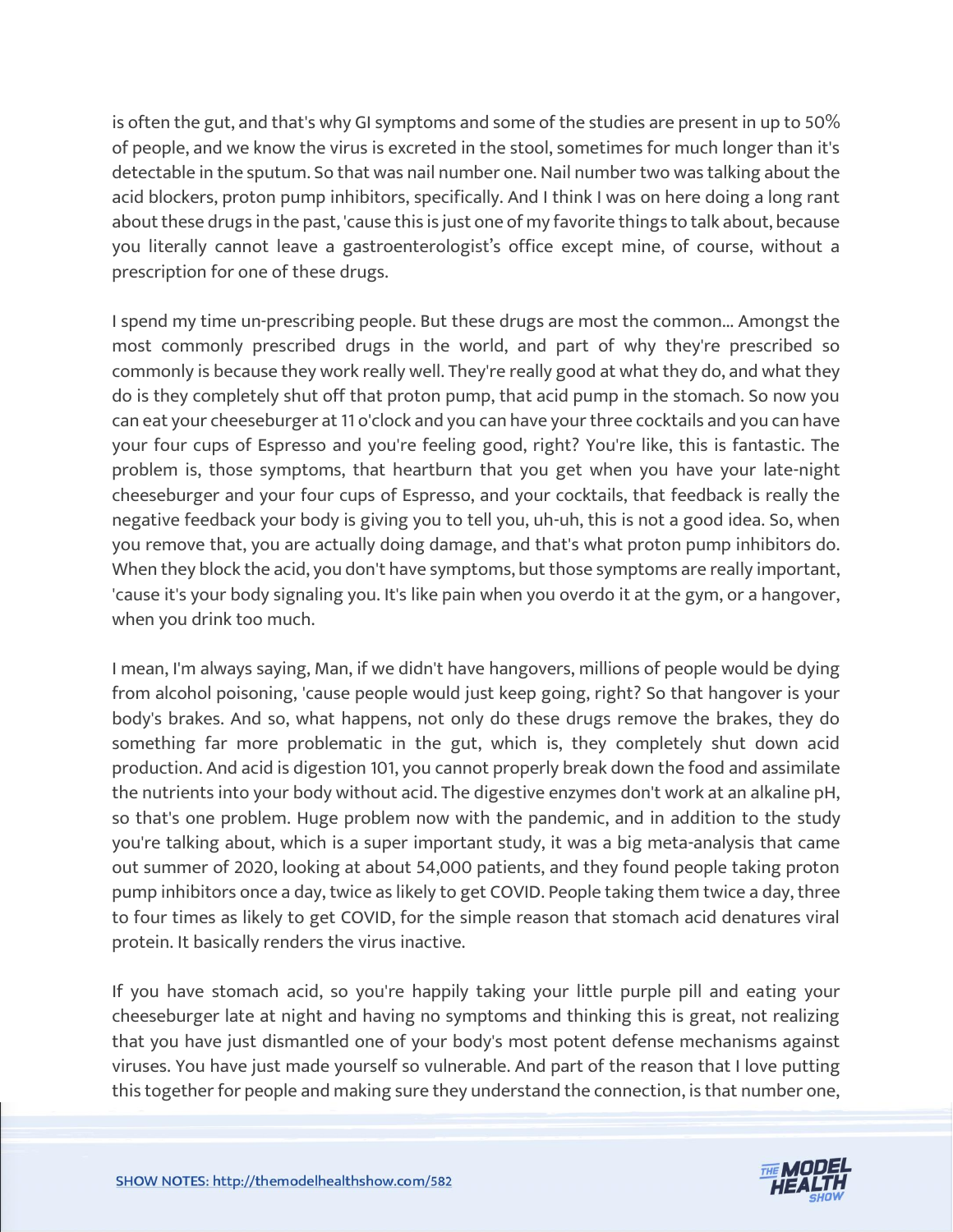it's empowering, right? Like, now you can understand how to protect yourself. But number two, people don't know, because your doctor gives you this drug, your doctor is not telling you. By the way, stomach acid is one of your most important host defenses in fighting viruses and you're not going to have any stomach acid, so not only are you not going to be able to properly digest your food, but you're now going to be much more vulnerable to viruses.

And I have these discussions with my husband at the dinner table all the time, he's not in medicine, he's an ex-federal agent who does cybersecurity, so he's kind of my litmus test. And I tell him this stuff and I'm like, you know that, right? And he's like, Robynne, people don't know that. Like, I don't know that. How would I know that? How would you intuitively know that not having stomach acid puts you at risk for COVID? So, for me, realizing people don't know this stuff has really been the main motivation to write these books and get the word out there and be on shows like yours that... With the same goal of, we've got to let people know what is happening when they take these drugs.

**SHAWN STEVENSON:** Yeah, that's... It's probably the biggest thing that has not been addressed this entire time, which is susceptibility. And what you can do to dramatically reduce your susceptibility. You know, again, it puts the power into people's hands, that's the whole concept behind empowerment...

**DR. ROBYNNE CHUTKAN:** Power to people.

**SHAWN STEVENSON:** Exactly. And what we've been doing is just creating a psychology of victimization for people like, I've never seen people in such a victim state as we have the past couple of years. And then that starts to bleed into other things, but also, I'm grateful because I can see how quickly we can devolve into that type of thinking. And leaning into this a little bit more with the susceptibility, I love the fact that... And I'm so grateful. You're one of the people who really brought this front of mind for me, which is that biological feedback that we get, right? And so, when we are invoking these behaviors, and for me, the thing that stands out the most was, I had this rendezvous, I had this little intimate occasion where I would go and get the 7-Eleven nacho with chilli and cheese, right? And so just psychologically, I didn't realize that it's probably not a good idea to be at this convenient store pumping your meat out of a pump, right? So, you're pushing... Meat is coming out of this pump, it's like there's some kind of...

**DR. ROBYNNE CHUTKAN:** Oh, the meat comes out of the pump, not the cheese?

**SHAWN STEVENSON:** The meat... The cheese too.

**DR. ROBYNNE CHUTKAN:** The meat.

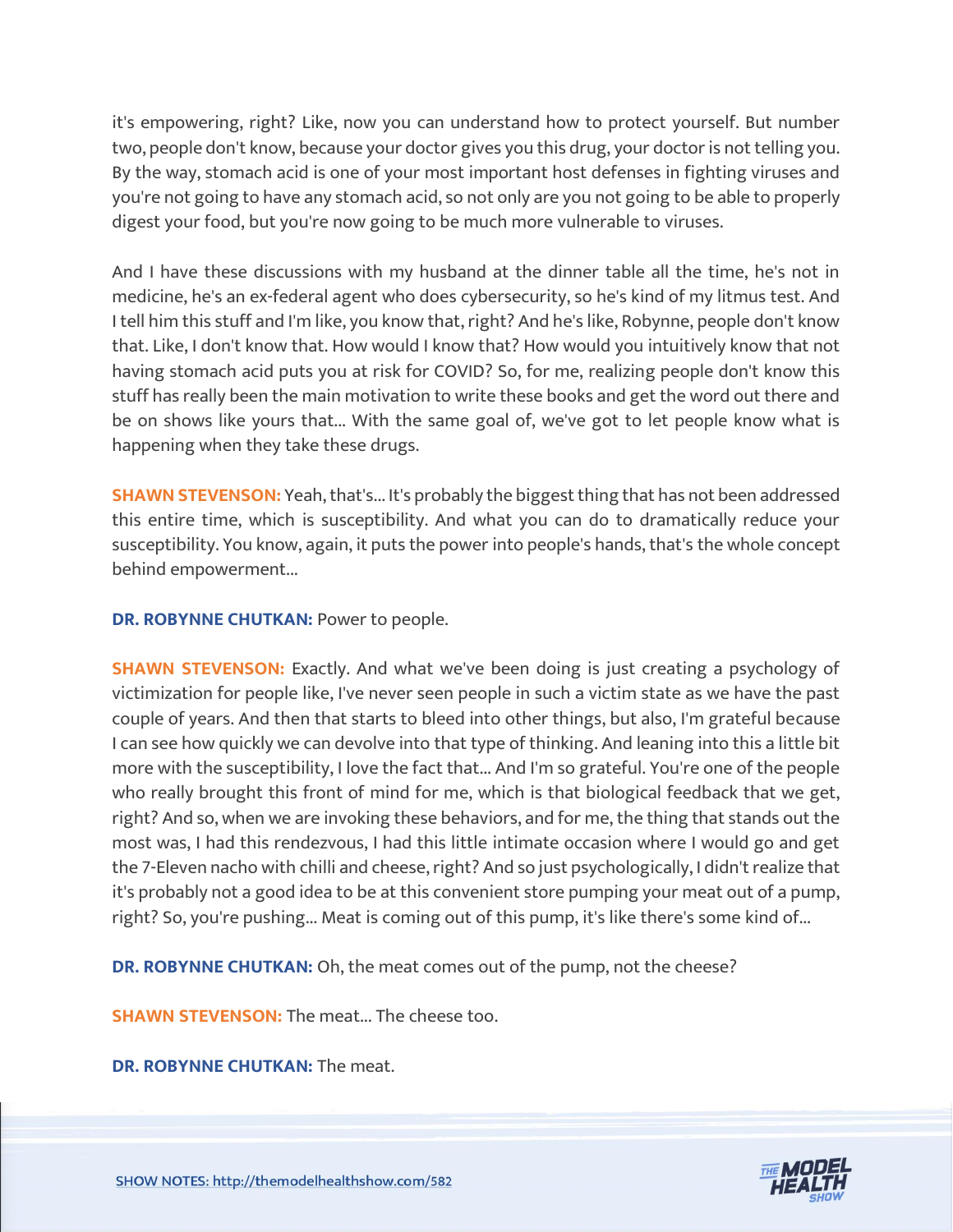**SHAWN STEVENSON:** They were right next to each other, right? And so, you get the nachos, you pump your meat out, you pump your cheese out, and so... But I would love the taste and how the chips get a little bit soggy. And so, I would take this back to my apartment and have this love connection, but every time I would be in pain afterwards, like...

**DR. ROBYNNE CHUTKAN:** You would feel it, yeah.

**SHAWN STEVENSON:** Yes. And my body's telling me don't eat this sh<sup>\*t</sup>... Don't eat this, this is not for you. But what I would do is, because one time I called my mom, I was like, "Mom, I just had the 7-Eleven nachos". She was like, "Just drink a white soda". Right? So now...

**DR. ROBYNNE CHUTKAN:** So, one time where mom did not know best.

**SHAWN STEVENSON:** No, right. She did not know best. And so now after that, I just started getting my nacho with chilli cheese and I get a 7UP with it, right? And still again, I'm trying to find a way to suppress the symptom, my body is saying...

#### **DR. ROBYNNE CHUTKAN:** Yeah.

**SHAWN STEVENSON:** Do not eat this. This is not for you. And so, being able to tune in and listen to that feedback, so the suffering that we get, we've been programmed in our culture to look for a drug or some type of treatment for the thing instead of stop doing the behavior.

**DR. ROBYNNE CHUTKAN:** Yes, and then you get into the whole polypharmacy thing, you're talking about the wackadoodle, 'cause you whack that feeling from the liquid meat nacho soda combination, you whack it with some Nexium and then you have side effects of the Nexium, and you have to whack that with something else, and then you're whacking the side effects and... You know, when I have patients come into my office, I have them bring all the drugs with them. I say, I want to actually see what you're taking. Sometimes they're taking three versions of the same drug. You know, they're taking Nexium, Aciphex, and Prilosec. I'm like, this is all the same thing. One doctor gave them, another doctor... So, they're taking multiple drugs, and then we get into, why are you taking this? Well, I'm taking this 'cause when I started this, I wasn't sleeping, so then... It's crazy. And I'm like, just stop taking the thing. But it's not our culture, our culture is, a pill for every ill.

Nail number three, by the way, when you talked about... You made those three really excellent points, the third one was about the immune system and susceptibility. Why are we so susceptible? So, when I ask people, why do you think that some people get exposed to COVID, never actually even get infected? Others are asymptomatic or have mild symptoms and others tragically end up in the ICU or even dead. Why do you think that is? Is that random? And there's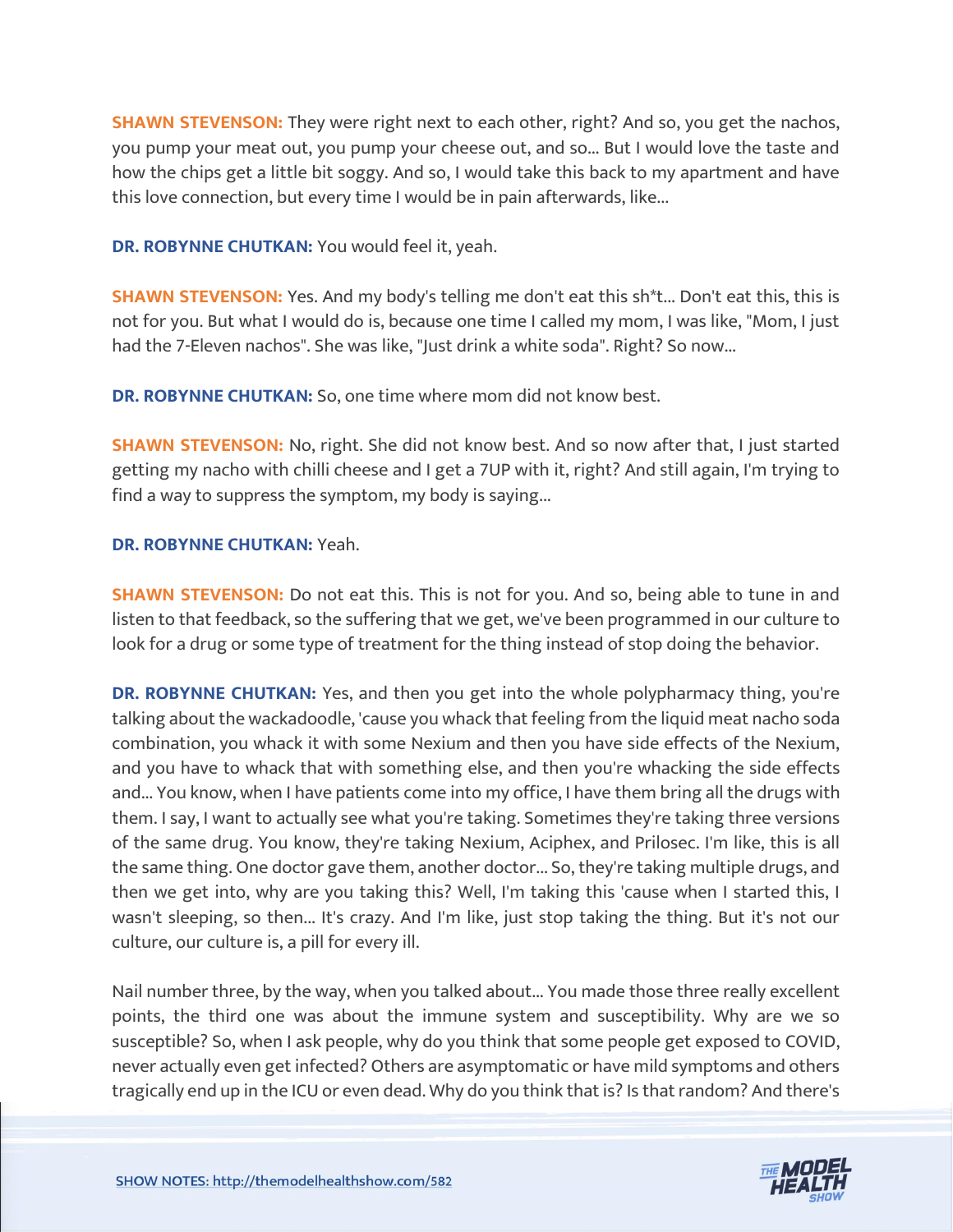some obvious things, right? Some people have obesity, some people have a lot of heart and lung disease and all of these things, but even beyond that, there are additional risk factors, and sometimes these risk factors are hidden. Sometimes these risk factors are, you don't have any stomach acid, sometimes these risk factors are, you are taking so many antibiotics, you barely have any helpful microbes left to fight the virus.

And so, you can't always tell from the outside, but really one of the most compelling pieces of data was a study that came out last year, that showed that looking at the composition of the gut microbiome, Shawn is 92% accurate in predicting outcome from COVID. 92%, that's more accurate than age, comorbidities like obesity, hypertension, heart disease combined. It's more accurate than looking at inflammatory markers like C-reactive protein, looking at the microbiome and specifically looking at levels of two bacteria. The first is a bacteria called Enterococcus faecalis, which is... I hate to characterize bacteria as good or bad, but this isn't a particularly great one to have high levels of, because high levels are associated with poor outcome. This is a bacteria that can cross that gut lining into the bloodstream wreak havoc and it can allow COVID to do that.

And the second bacteria is called Faecalibacterium prausnitzii, F prausnitzii. It's my favorite bacteria of all time because it protects you against so many things, against heart disease, against stroke, against colon cancer, and it turns out, it protects you against COVID. So, people with high levels of F prausnitzii, the good guy, good gal, have much better outcomes with COVID. So again, this is not random, this is not luck, sometimes it is, but really, we can follow those breadcrumbs back. But here's the thing again, you can't just go borrow some of your friends' F prausnitzii or take the supplement for the short-chain fatty acids, those important metabolites of microbes that the F prausnitzii is producing that's keeping your immune system nice and Goldilocks just right. You have to actually eat the food that the F prausnitzii needs to thrive and to grow and to have a healthy population. And so, people spend so much time trying to figure out how do I hack this? How do I get a supplement or borrow some stool or...? You know, just eat the food. Just eat a little more fiber will make a tremendous difference.

So, the relationships can be complex, that whole... You know, when you think about, you have the gut and you have the trillions of microbes on one side, and you have this one cell layer thick like razor thin and then you have all the immune cells on the other side, and they're in constant communication, right? So, if your gut microbes are healthy and you don't have enough of the F prausnitzii, the immune response is either going to be too active where you end up with cytokine storm, you damage your lungs, you damage your body, or it's not going to be active enough and you don't clear the virus. So again, what creates that just right immune response? It's the F Prausnitzii churning out high levels of the short chain fatty acids, the Butyric acid, the propionic acid, but again, you have to feed them, you have to fuel them with the right stuff.

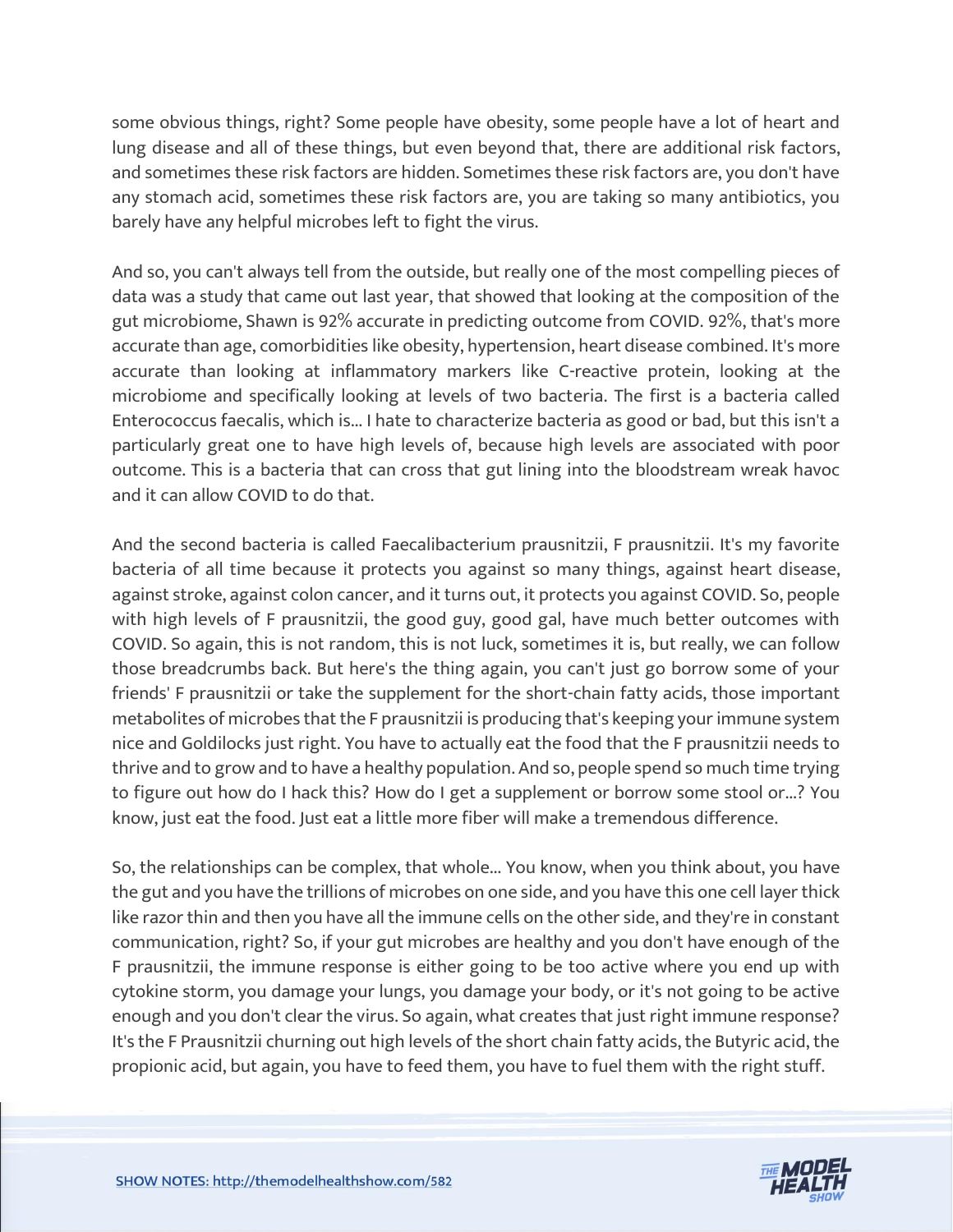**SHAWN STEVENSON:** Yeah. So that's another... Again, because we have this pill for every ill consciousness, we are trying to look... Can I get that into supplement? Is there some type of probiotic I can take to get that versus what you're saying is we need to provide the prebiotic fuel? So, what would that look like? You said fiber, that's a keyword here.

**DR. ROBYNNE CHUTKAN:** Yeah. So, first of all, let me say there are no bad vegetables. They're all good. I mean, there are bad ways to prepare them, you just over-salt them, over-fry them, etcetera, but what we're talking about here, particularly, Shawn are something called MACs, MACs, Microbiota Accessible Carbohydrates. And so that's primarily things like beans, legumes, oats, fibrous vegetables like celery, asparagus, broccoli, especially the stems, these are all prebiotic foods. Apples, these high fiber kind of stringy fiber, if you will, I mean, leafy greens are good too. But it's really... Think about the fiber that's dense like celery or an asparagus stem, that kind of dense fiber. And a lot of whole grains, a lot of legumes, they're also very prebiotic. So, when you eat a lot of these foods, you're feeding the bacteria, and one of the most important studies we have validating this comes through the American Gut Project that study in 2018.

Again, a large population-based study, they looked at thousands of people and they found that regardless of how you label yourself, regardless of whether you're vegan or an omnivore or pescatarian, vegetarian, people who ate 30 or more different plant foods per week have vastly superior microbiomes to people who ate less than 10. And remember, we're talking variety, so I have plenty of patients who are like, oh yeah, you eat vegetables every lunch and dinner, but they eat the same peas, carrots and broccoli every day. So, they're getting three versus the 30. And you know, it's per week, so when you think about it, if you take something like a bowl of oatmeal, you have the oats, maybe you make it with some almond milk, that's two, you put some walnuts in it, three, you put some blueberries in it four, you put some pumpkin seeds in it, five. Maybe you sprinkle a little grated coconut, six, you add some banana, seven. You have seven plant foods in your bowl of oatmeal.

You have a salad with lettuce, tomato, cucumber that's 10, that's 10 already, and you haven't even got to dinner. Dinner, you steam a little broccoli, and you have some avocado, you're at 12, you only need to get to 30. I mean, the higher the better, of course. So, it's really thinking about the variety. And you want to get out of this monoculture of eating the same vegetables every day, get into eating seasonally, get into eating a variety, because again, all these prebiotic foods, they all have different substances in them, but they all feed the bacteria, the bacteria churn out the short-chain fatty acids, the short-chain fatty acids guide that immune response. They tell those immune cells those B and T cells and plasma cells exactly how many cytokines to make, what kind of cytokine. Because as you know, Shawn, the majority of deaths from COVID are not from the virus specifically, they're from the immune response. They're from an exaggerated immune response.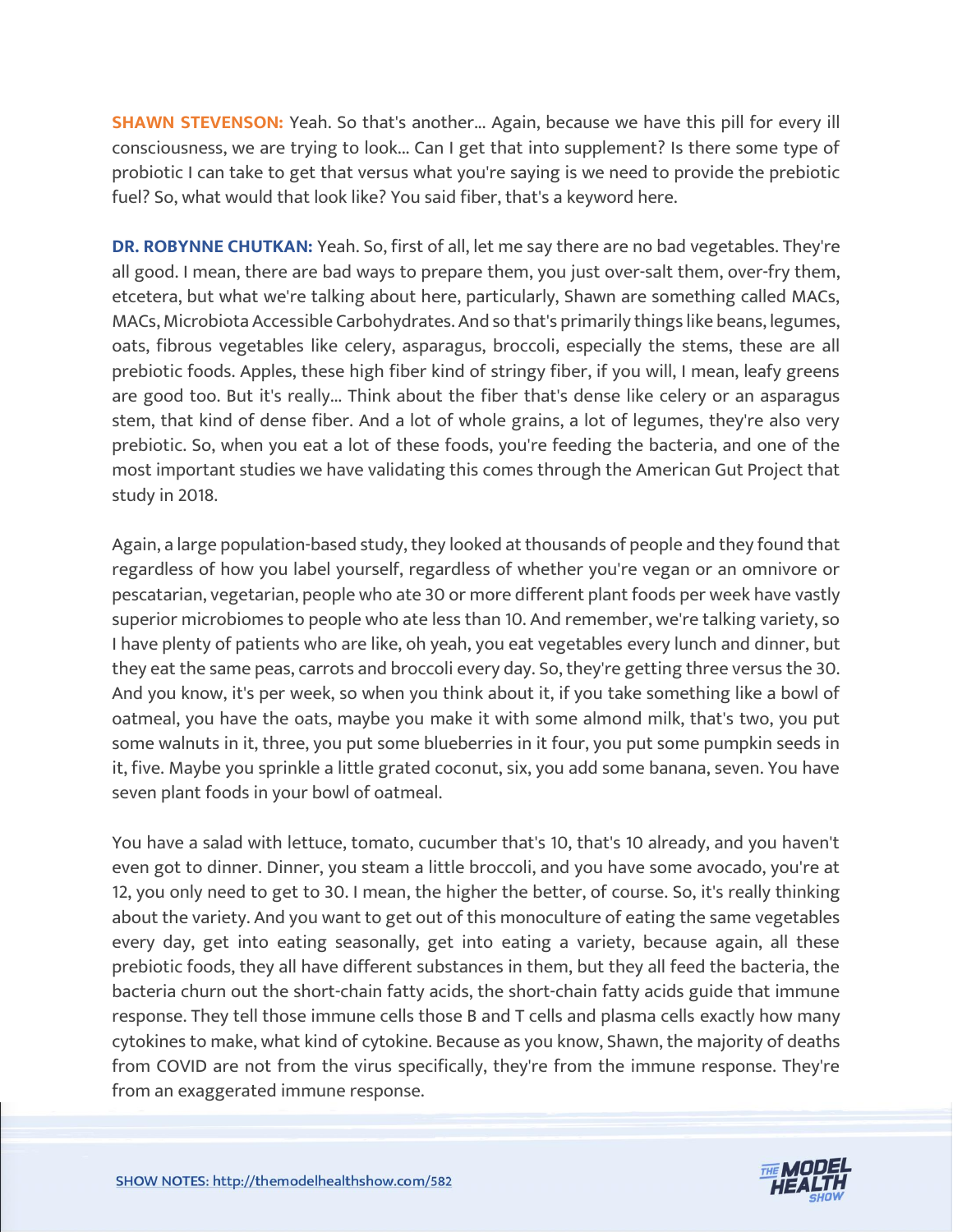It's our bodies are destroying our own tissue, creating inflammation in the lungs and in the heart and in the brain. So, you need those short-chain fatty acids to modulate to kind of draw that response back a little bit, so that you don't damage tissue, but you still clear the virus, and it is...

You can look at immunology textbooks and you see all kinds of complicated things, but at the end of the day, it is that simple. And of course, don't do things that damage your gut lining like taking a lot of NSAIDs, for example, because that's going to damage your gut lining, make it easier for COVID to get across.

**SHAWN STEVENSON:** Yes, we got to come back and talk about that a little bit, but just to lean into this a little bit more because what you just said about the diversity, and I've seen this consistently, in my, almost 20 years in this field, even when we're eating "healthy", eating real whole foods, we tend to get in a rut of cycling and recycling those same foods over and over again. So, somebody might be eating salmon and sweet potato and broccoli, and then they'll do their food prep and they're just eating that over and over again, especially in the fitness field, they'd be chicken, rice, broccoli, chicken, rice, broccoli, chicken rice, asparagus, chicken, potato, broccoli.

You know... Like, it'll be some minor tweaks, but it's a lot of these same types of foods, these solo foods, which you just brought up a really easy thing that we can do is just stack it when we have a meal. Right? So that oatmeal can become something very evolved, where we have some Chia seeds in there, where we have the fruit in there, where we have some nut butter or whatever the case might be, or... I'm really big into making these acai balls right now, and this is going to go... I've got something planned for that, but it's a great opportunity for me to stack it, so I have the acai, I have the berries, I have the nut butter, I have Chia, and flax, and protein, various types of protein that I could add... The list goes on and on things you could do.

So, start stacking your meals a little bit more. The last one you mentioned was the salad, like, Oh my gosh, what... All the things you can do with the salad, you know. Like, even the different types of leaves that you're using, the lettuce leaves, so it could be Arugula, it could be Romaine, it could be spinach, and then all the wonderful array of veggies and fruits, that you can get added to that salad.

**DR. ROBYNNE CHUTKAN:** Yeah, and think about the consistency too, what are you going to add for crunch? You know, are you going to add some kind of seeds for crunch? Or are you going to add in some... Maybe some toasted Chickpeas, roasted Chickpeas, so think about the texture too that you want. You know, what do you want that's smoother? Or something like avocado, but what do you want for crunch? What do you want? Do you want some toughness?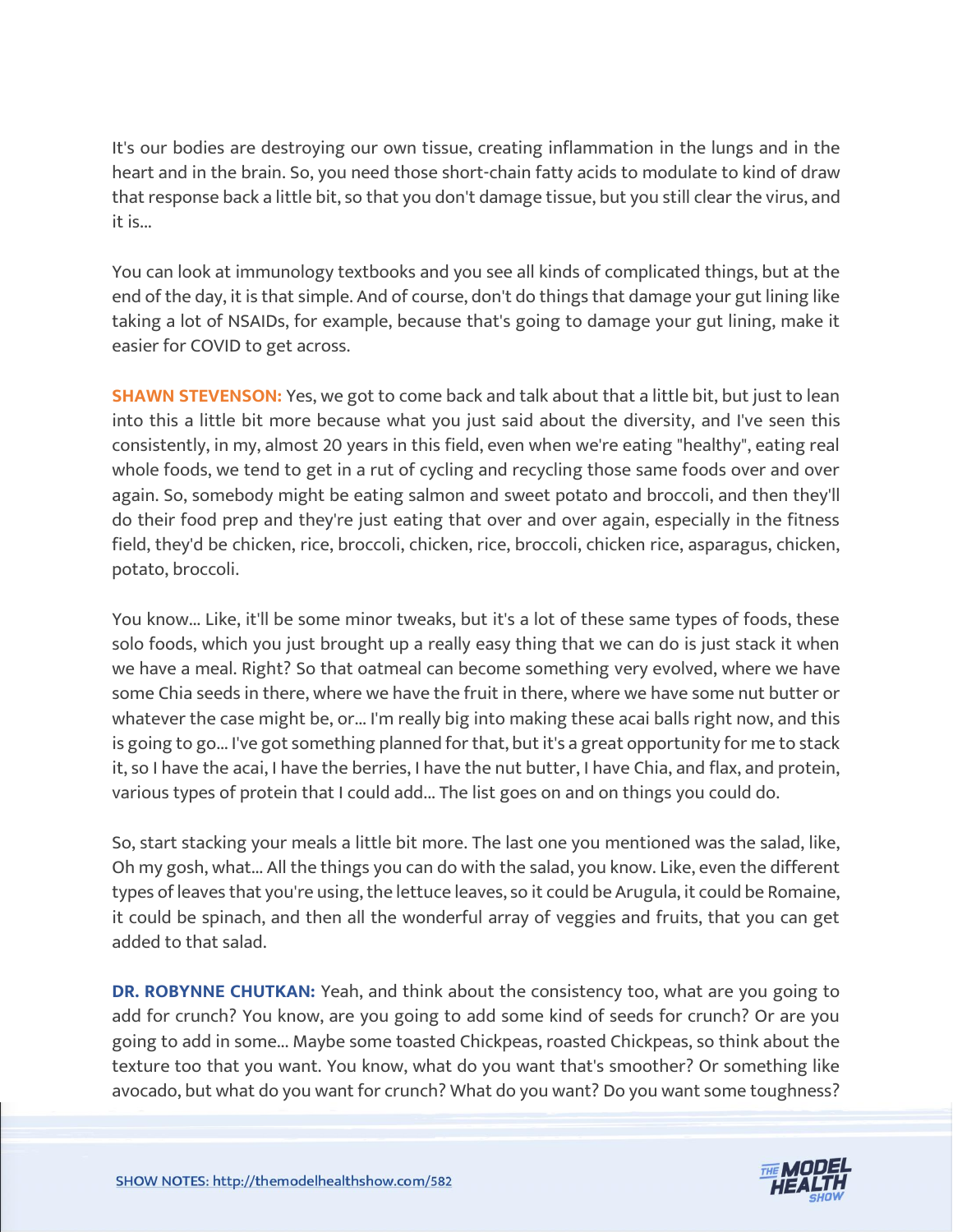Do you want some sweet...? I love throwing some fruit in and again, shopping seasonally, the farmer's market, one of the things I challenge my patients to do, as I say, "Every week, I want you to go to the farmer's market and I want you to buy a new type of produce that you've never had before. It could be a radish, it could be rutabaga, it could be dandelion root. Talk to the farmer, get some suggestions, they know, they grow it, they know what to do with it, and come home and make something you've never made before."

**SHAWN STEVENSON:** Yeah, such great advice. So to go back, you brought up NSAIDs, and the consumption has skyrocketed in recent years of NSAIDs, so these are Non-steroidal antiinflammatory medications, and most often, of course, people are associating this with treating pain, and we're experiencing another hidden epidemic that shouldn't be hidden of pain and pain management, and often times, again, these are a result of things that we're doing in our lives that are manifesting this pain, so we're not treating the symptom... I mean, I'm sorry, we're not treating the root cause, but we're treating symptoms with these NSAIDs, but here's a little sobering statistic, a recent report estimates, the States NSAID market is going to reach \$25 billion industry within the next five years. \$25 billion. It's crazy.

**DR. ROBYNNE CHUTKAN: I saw that study. I think we're currently at \$17.8 billion or something** crazy... Yeah, I saw that number, and I was shocked. And I think part of what's happened is that people have gotten more aware of opiates, which is great, we want people to be aware, but people have now turned more to NSAIDs because they perceive them as a safer option, and in many ways they are, but they're still super dangerous as far as the gut, and all of that, and the other thing, Shawn, when I met my husband about 23 years ago or so, he's an athlete, he works out, he used to take some kind of ibuprofen, Motrin, Avila live, Alison, whatever, and NSAID, virtually every day. He would say he had a sinus headache, or he had a ache or pain, and I said to him one day, I said, "You realize that every time I go into the hospital on call, virtually every weekend, I'm on call, I am stopping somebody with a GI bleed from those drugs, he was shocked, he was shocked. But GI bleeding from NSAIDs is still one of the most common reasons for somebody to end up in the emergency room, and fatal bleeding a lot of the time.

So those little erosion and ulcers that... That's one of the absorption of the drugs to work systemically, erodes through that mucus lining of the GI tract, and they can cause just tiny little kind of pinpoint erosions, but can cause bigger ulcers, and if that also happens to be in your stomach, duodenum, your small intestine, over an area where a significant blood vessel is running, you might be just out of luck, because if you're hitting a big vessel like the gastroduodenal artery, and that thing starts pumping, that is a situation where we fly in there, put the scope down, there's blood everywhere, we're just trying to temper now, to stop that bleeding, and many people don't make it from something as simple as taking one of these drugs.

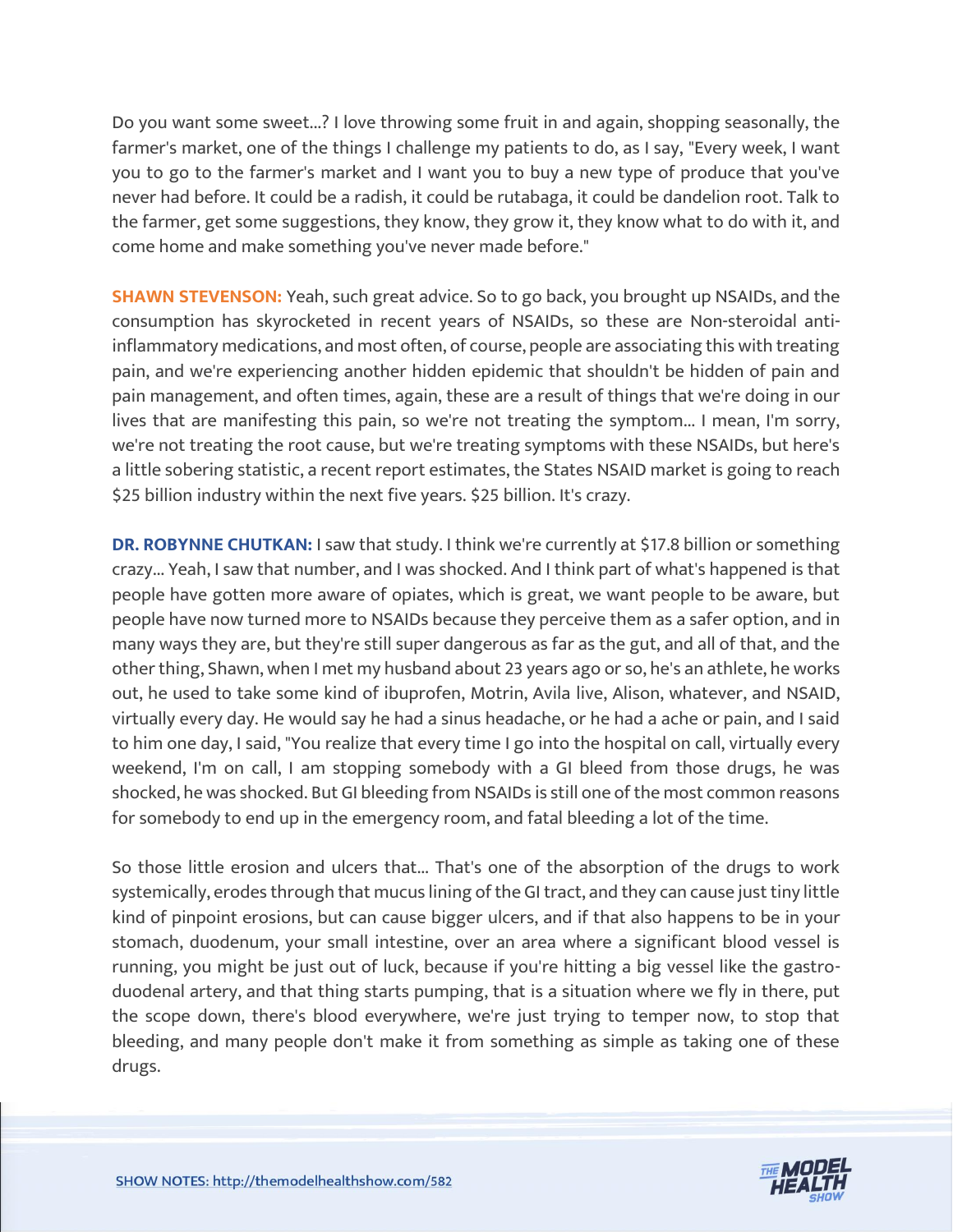So, these drugs, again, they're amongst the most commonly prescribed in the world, because they work... I remember I tore my MCL snowboarding back in 2017 in Utah, and this thing was painful, first run of my first day out Friday, the 13th, I'd flown all the way from DC, was there for a conference stopped there Friday afternoon, fresh powder... It was actually at Powder Mountain Utah, and I'm like, "Oh man, I got to get a quick run in." And my husband and daughter were with me, my husband is a boarder too, my daughter is a skier, and we're getting off the lift, Shawn, and there was a down skier right in front of me, so I just kind of politely go around, I go around, and my knee turns, and my board doesn't turn, so I reached my knee. And my husband and my daughter are like, "C'mon, let's go... It's a big deal, you're fine."

So, I somehow, painfully, slowly make it down on our first run, and I'm like, "Man, something is wrong." And sure enough, it was a torn MCL. But I had to get home, so I got a pair of crutches, I used the rest of the weekend on crutches while they had a fantastic time up and down the mountain. And I'm coming home, and I'm like, "I can't bend my knee to sit in the plane." So, I get a bunch of NSAIDs. And I'll tell you, it was like magic. My pain was gone. I said, "Oh no, something that works this well, cannot possibly be good for you." I don't take these drugs, I'll typically take them once every blue moon, every decade with some extreme circumstance, like this thing with my knee, and I tell you, I was immediately suspicious like, "How can this possibly be a good idea if my pain is gone like that? I must be paying a price somewhere else." So, the drugs are really effective, and while there are people who are in pain 'cause they're doing things they shouldn't be doing, like they're sitting too much or whatever, things happen sometimes like my knee injury, but it's really the chronic use, that's the problem.

And these drugs really, they poke holes in that gut lining and your gut lining here, we're talking about immune system and defense, your gut lining is the main thing keeping what's inside your body away from the environment, because when you eat food, it's in your digestive tract, which really means it's not in your body, it's in this hollow tunnel that goes from mouth to tush, and in that tunnel is really the environment, it's air and toxins and food and bacteria and viruses, and one of the gut lining's purposes in addition to allowing the nutrients to be absorbed through so that your body can use them for food, it's also to keep pathogens out. So if you now have all these holes in the lining, stuff is coming through, including viruses like COVID and COVID is now getting into your body, their receptors are used to receptors in the heart, the lungs, kidney, liver, or other organs, where the virus can now bind and do damage, so again, I just really want people to think about what does it really mean when you're taking these drugs that work so well, you're getting relief, you feel great, think about where you may be paying the price down the line.

**SHAWN STEVENSON:** Yeah, if anybody can think back into their mental Rolodex over the last two years, how many times did you see your so-called public health official on TV talking about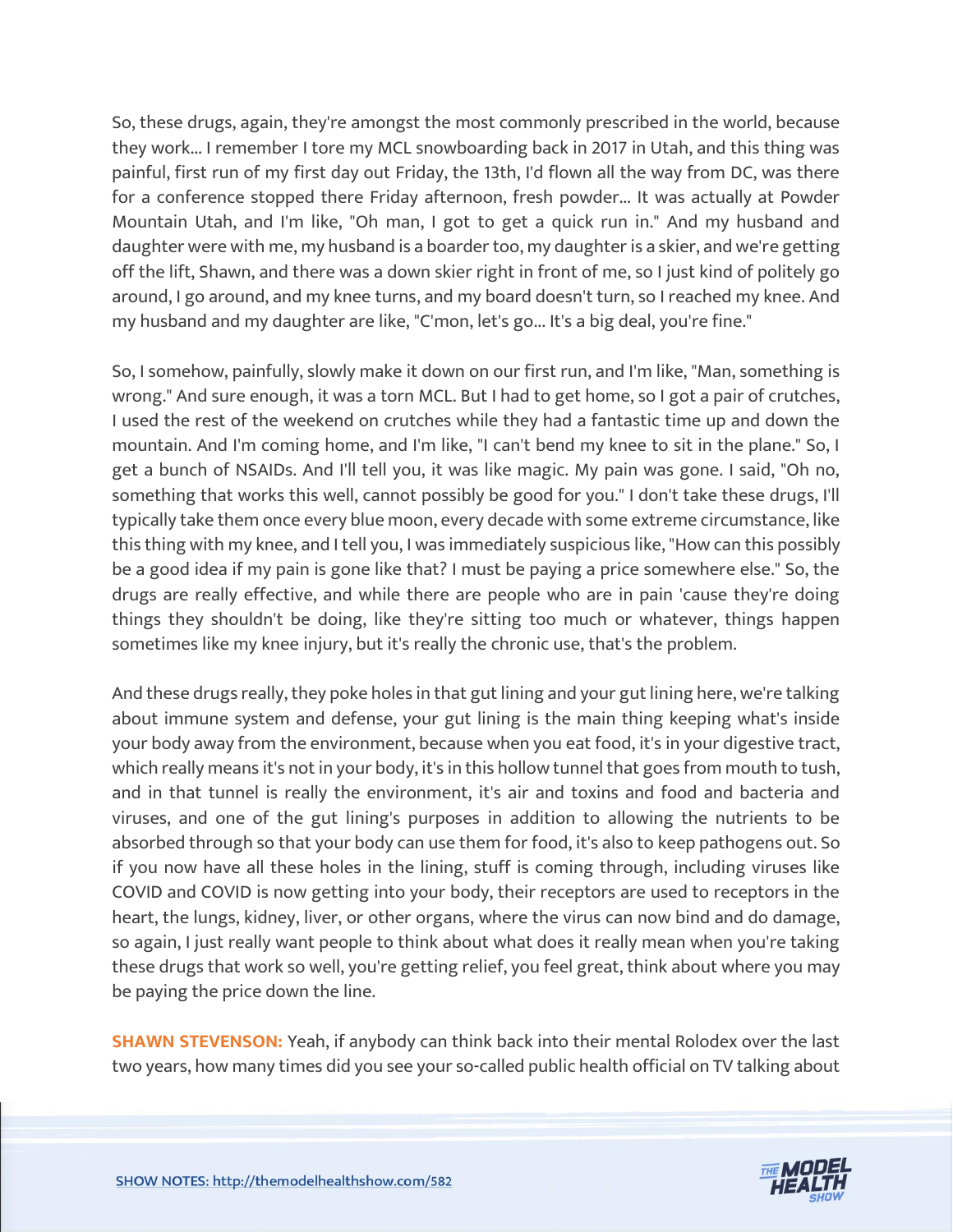gut health in relationship to this virus that's taken over everybody's life? Person... I can't think of a single time.

#### **DR. ROBYNNE CHUTKAN:** Never.

#### **SHAWN STEVENSON: Of course not.**

#### **DR. ROBYNNE CHUTKAN:** Never.

**SHAWN STEVENSON:** Like, again but for me, I really thought that, in the beginning of this, this is our Super Bowl, is there opportunity to apply the things that we've learned over the past few decades, all the mountains of research we have into these different fields, and to see us again, revert so far back and ignore the foundational principles of how all this stuff works was really, really fishy for me. And so again, looking at this issue with NSAIDs, and so this is an urge for everybody to be cautious, we talked about the caution required with antibiotics, we need to be cautious in these situations, not to say that "They work." Like you just said. It's like... I mean, it's amazing how they work, but we're tricking our body, there's an underlying issue happening, but we're tricking our body... "Okay. In a spot situation. Absolutely." But if we're consistently leaning on these things, we are tearing our bodies apart from the inside out.

**DR. ROBYNNE CHUTKAN:** You're so right, Shawn, and it's an interesting position for me as a physician, and I've been a physician for 30 years, 31 this year, to spend the majority of my time trying to help people un-prescribe, trying to get off of these drugs and realizing that we... In a well-meaning way, we're trying to help people, but we in the medical community are also creating a lot of these problems because we are over-prescribing, we are over-diagnosing, we're over-prescribing, and while a lot of these drugs are used appropriately... I mean, I'm glad the pharmaceutical industry exists, and I'm glad that we have powerful effective drugs, but we are not using them judiciously, and so really what I want consumers to know is that they have to be really strong advocates. So, I give you example. One of my favorite studies, Shawn, it's a study from several years ago from The Journal of Pediatrics, and this study showed that pediatricians prescribe antibiotics 62% of the time when they perceive that the parent wants an antibiotic for their kid, and only 7% when they don't. So that tells us there's an enormous grey zone area where the drug is just not necessary.

It's totally dealer's choice. So, I want people to be the kind of patient who walks in with one eyebrow raised, like, "Do I really need that?" You know... Ask questions, probe. Ask about options alternatives. Most physicians are well-meaning, but they're busy, they don't have time, they may not be as well-informed as you think they are, or they may just think you want a drug, because lots of people walk in and they want something and they're trying to make you happy,

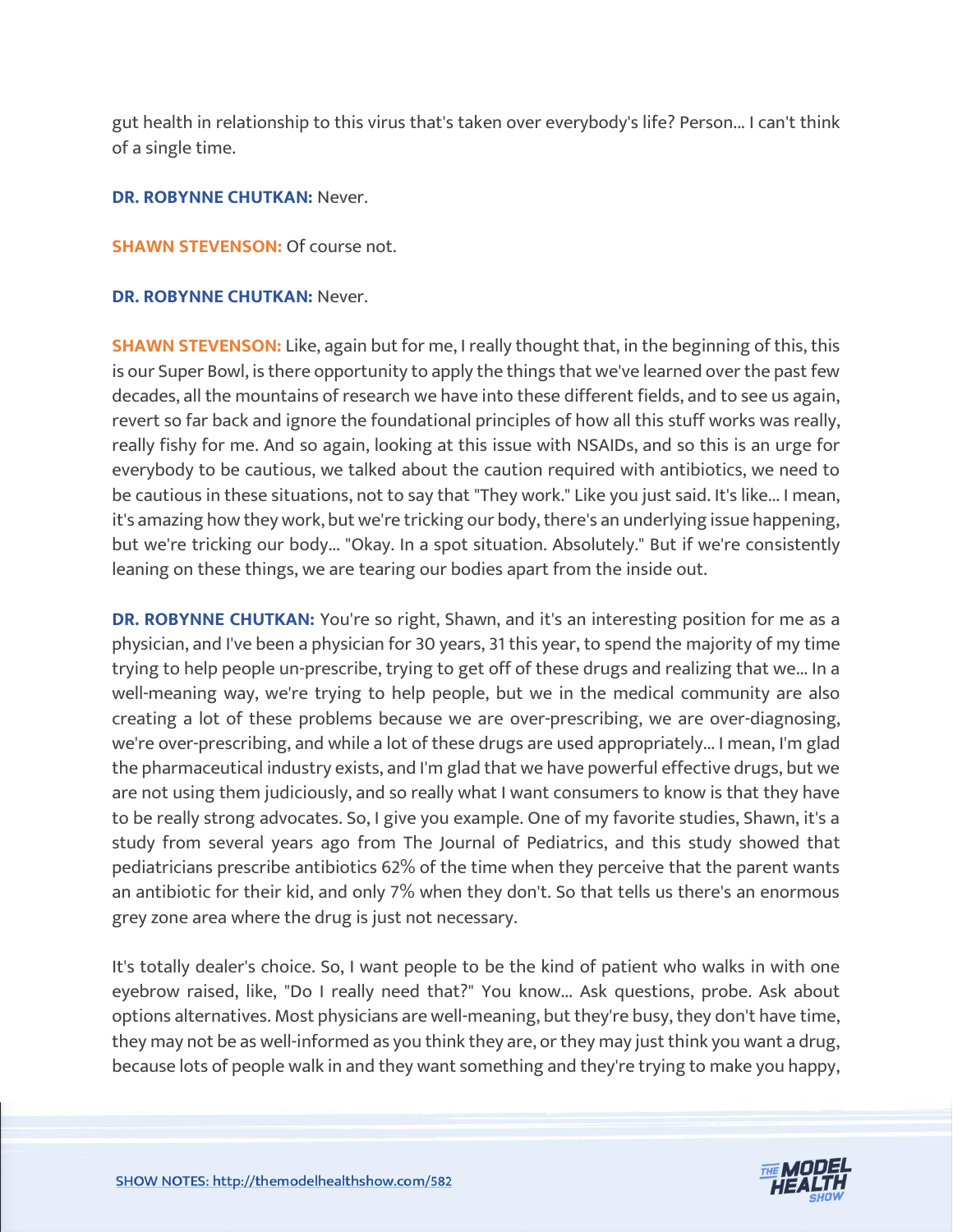so you really have to be one of those consumers who's a little skeptical and questions things, because I tell you there's a lot of gray on there...

**SHAWN STEVENSON:** Yeah, yeah, man, this is so powerful. We've got a quick break coming up, we'll be right back. If you want a sure-fire way to damage your microbiome, then look no further than that dirty S-word, sugar. Data published in Advances in Nutrition uncovered that excess sugar creates a clear pro-inflammatory environment in our gut. There's even recent data published by scientists at the University of Texas Southwestern Medical Center, showing that mice who were fed diets high in sugar developed worse colitis. This pro-inflammatory, very, very detrimental inflammatory bowel disease, and the researchers examined their large intestine, and found that more of the bacteria that can damage the gut's protective mucus layer was driven by the increase in sugar consumption.

Another study cited in Science Translational Medicine describes how sugar is likely making negative alterations to our gut bacteria. Again, having healthy robust amounts of probioticfriendly flora controlling our system, and keeping in check, the opportunistic pathogenic bacteria is key for all manner of health and wellness, from helping to reduce our risk of diabetes and obesity, to reducing our risk of autoimmune conditions. As it stands right now, the average American consumes about 100 pounds of sugar annually, mostly in the form of added sugars.

But what can we do to pivot from this? In fact, there's a sweetener, that not only doesn't damage our gut health, it actually improves it. A recent study published in Food Quality and Safety, found that in addition to having natural antibacterial effects against pathogenic bacteria, raw honey is able to improve overall gut microbial balance. How sweet it is, when we're talking about the benefits of honey long renowned for its anti-microbial impact. We're talking about the external applications, but it has these internal applications as well. But the key here is making sure that your honey is not coming along with pesticides, and heavy metals, and all these other things that are common in bee products today. We want to make sure that we're dedicated to sustainable beekeeping as well. And this is why my honey that I utilize, that's in my cabinet right now, is bee-powered super food honey from Beekeeper's Naturals. Go to beekeepersnaturals.com/model, you get 25% off. Taken off automatically at checkout. That's B-E-E-K-E-E-P-E-R-S naturals dot com/model, for 25% off. They do third party testing for over 70 plus pesticide residues, or heavy metals and negative bacteria like E Coli and salmonella to make sure that you're not getting any nefarious things along with your healing delicious super food honey.

Again, go to beekeepersnaturals.com/model for 25% off. Now, back to the show. I want to go back just a little bit and talk about this association with... Because I don't think that... We think these are two entirely different universes, but you brought forth this understanding, this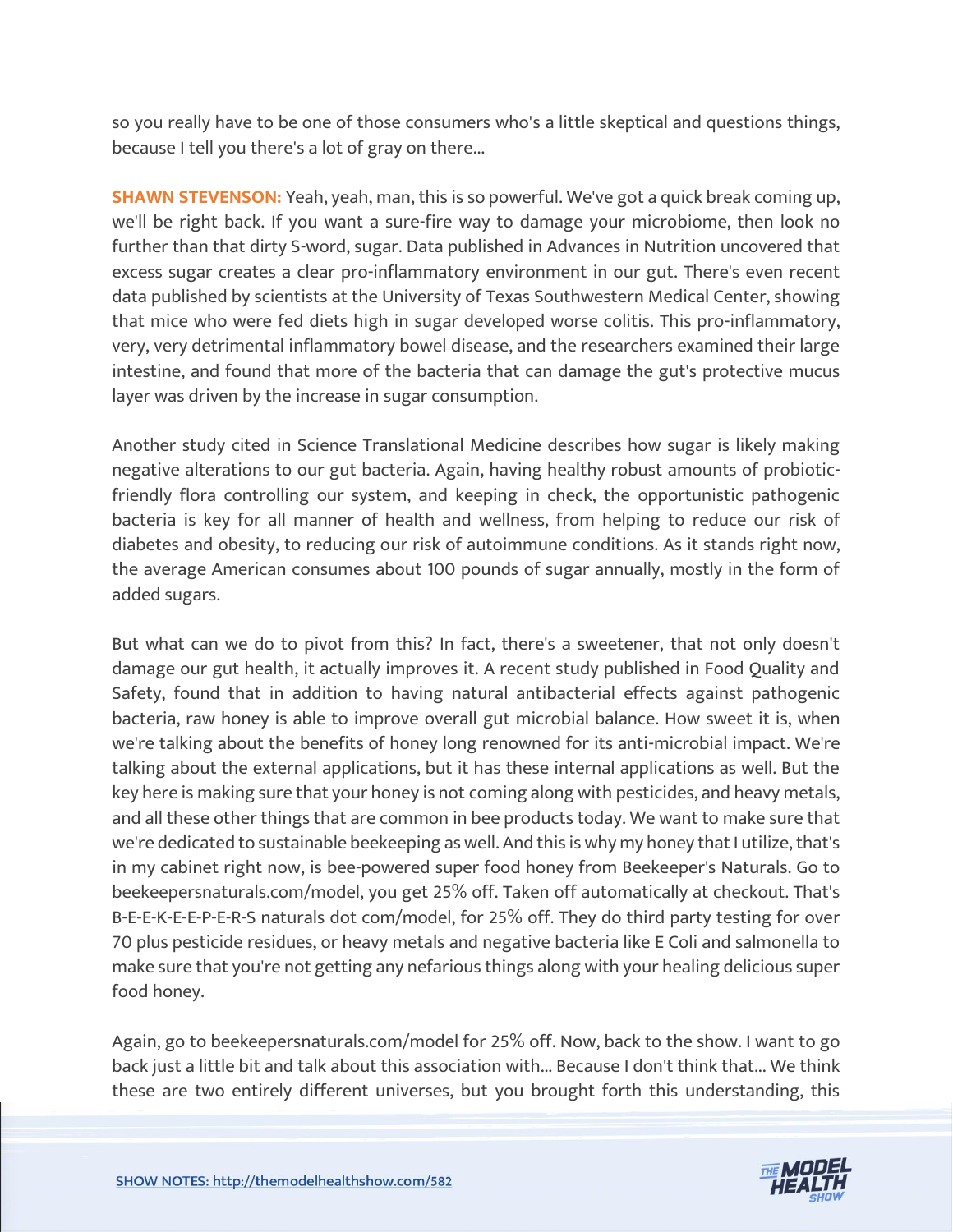principle that, our bacteria... A healthy gut bacteria cascade is necessary in order to protect us from viruses, so it's kind of like bacteria versus viruses in my mind, so I thought of like a video game, screen, we got this side like, Mortal Kombat... But they're all intermingling. We have that human virome, like right now, everybody listening, we've got like 400 trillion virus particles in and on our bodies, and the best theory that is taught in university settings of how the human immune system evolved, it evolved from viruses integrating with, or we could consider our human blueprint, so viruses facing off against other viruses, right, but bacteria also are necessary, the right cascade of bacterias you've been talking about to help us to defend our bodies from viruses.

**DR. ROBYNNE CHUTKAN: I** love that you bring up the virome, 'cause it's a term that even in the medical community, until really a few years ago, people weren't really familiar with, and those numbers... So, we have about... We have a maybe 100 trillion, I mean... Nobody really knows, but we have roughly 10 times the number of microbial cells compared to human cells, and then we have about 100 times the number of viral particles compared to bacterial organisms. We have... One estimate is that there are more viruses in our body than there are stars in the universe... It's a lot. That's a lot. That's a lot. I watch enough Neil deGrasse Tyson to know that's a lot. And as you said, you know, as much as 10% of our genome of human genetic material is actually derived from viruses, and just like bacteria, bacteria can protect us from other bacteria, and they protect us from viruses from other organisms, so not all viruses are bad, and in fact, the role that viruses play in the universe in terms of, for example, killing pathogenic bacteria in the water that can protect the plankton, that's involved in photosynthesis to keep our oxygen, carbon dioxide, nitrogen balance.

If all viruses disappear, the estimate is that life on earth would cease after about a day and a half. So, the majority of viruses just like the majority of bacteria are not out to get us, and they're part of our genetic material and they're part of our microbiome in a larger sense. But what allows our immune system to be able to detect from the trillions of organisms it's seeing coming through the gut every day, right, what allows it to know precisely this is a pathogen versus this is just a commensal... Not to react to it. And again, it's those healthy microbes that guide it, those are like the stages for the immune system that say, literally say to the immune system, "Okay, this one big immune response... Right. Ebola is up in the house. You need to be really worried and do something big." versus, "Oh yeah, this is nothing, just keep going. Ignore this." So, to really modulate that immune response, it really is the bacteria that are doing all the work there that are guiding that, and what's really interesting about viruses too, I learned a lot writing this last book was so interesting...

And for example, certain classes of herpes virus are protective against bubonic plague and certain types of viruses too can slow down progression of HIV. So, some people who are infected with HIV based on other viruses in their body, they'll never progress to AIDS. Certain

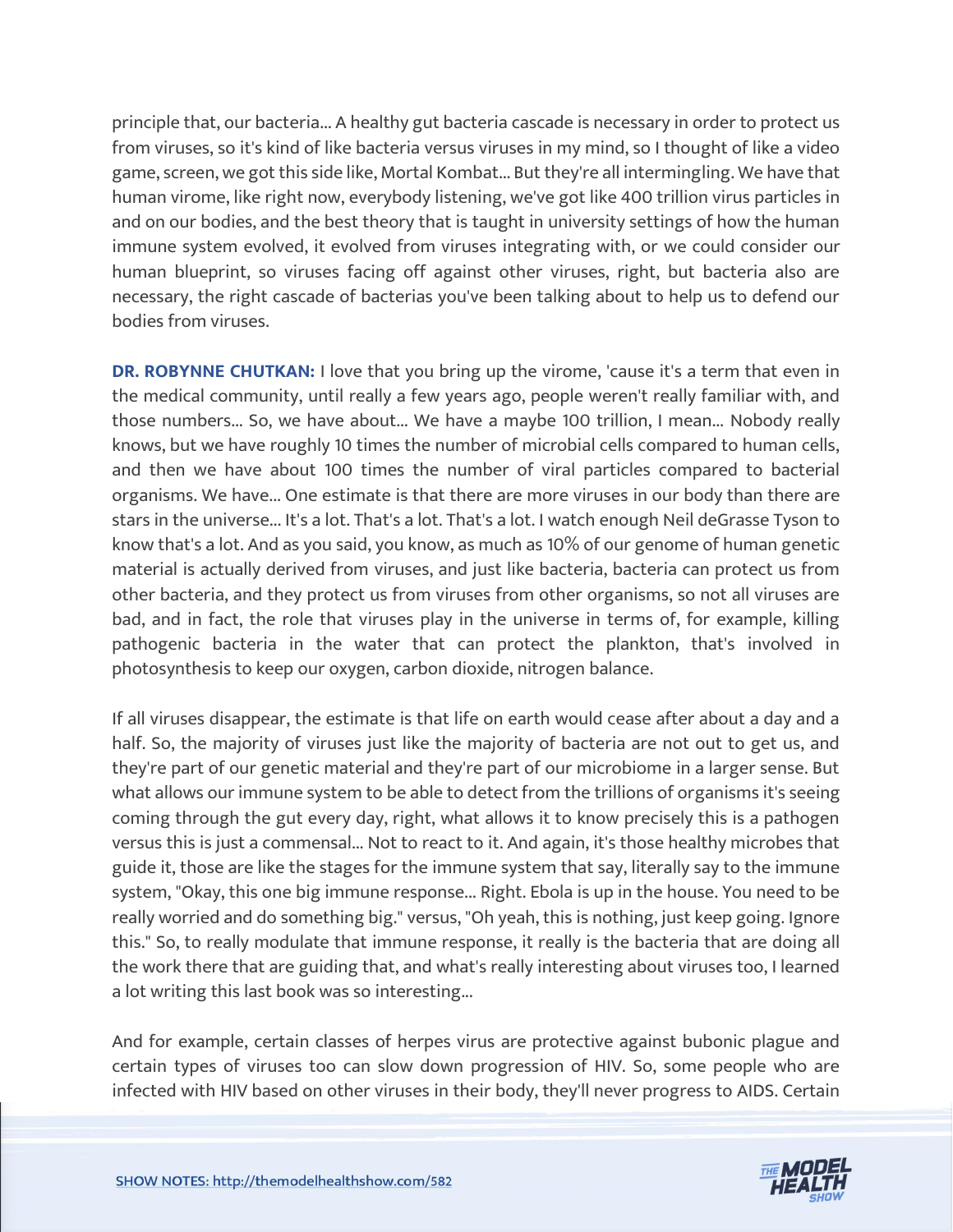people are immune to HIV, no matter how many times they're exposed, about 10% of people with certain European ancestry, and we think in part because those were genes that protected them from bubonic plague way back in the day, and they're now protecting them against HIV. So, the interaction with all of this, which is why we can't just apply a scorched earth approach, and just like we're just going to burn it all down, we're going to get rid of all the organisms. You would die, you need this stuff to keep you alive, to guide your immune system, to make hormones, to detoxify compounds, to activate genes. So, we have to have a more measured approach, and I think about it like gardening, Shawn. I'm not much of a gardener, I don't have a green thumb at all, but I love plants, but what I do know is that if you are too aggressive with the gardening and you use, you're using heavy duty pesticides, sure, you'll get rid of the giant hogweed and the poison ivy, you'll get rid of the weeds, but you're not going to grow anything good in that garden either, because the soil is going to be too polluted from the pesticide, it's going to be overkill.

And it's the same thing when I think about the gut, and I talk to people about the gut garden. If you are on a search and destroy mission with your antibiotics and antifungals and your antivirals and you're trying to kill everything in there, you are also going to harm your gut, your soil, you've gut soil that everything grows from, that's again, the engine feeding your brain and your lungs, and your kidneys is going to be damaged. So, I really focus on a repopulation approach, how can you increase the population of the good guys of faecalibacterium prausnitzii by eating more healthy fiber, build up that acai bowl and that salad, right?

Crowd out the bad guys. And I've seen it over the last few decades in my medical practice, where we treat people with complicated autoimmune diseases, Crohn's disease, ulcerative colitis, autoimmune hepatitis, and by really changing what's going on in their gut we can make a tremendous difference with their disease. And the same thing for how we should really be thinking of our antiviral approach, it's great that we have this potent stuff for when people really need it, but the everyday approach is to strengthen your host defenses by really thinking about what's going on in your gut, what can you remove the NSAIDs, the acid blockers, the antibiotics. And what can you use to restore the health of your gut, and that's primarily food, as I like to say, dark sweat veg, you got to get out in nature, you got to get you sweat on, you got to eat some vegetables. It's really that simple.

**SHAWN STEVENSON:** The word that jumped out there's so much there, modulate, so our bacteria are immunomodulators. And so for us to have an appropriate immune response, and that's another thing that I don't think has been part of the education for the public, is that, it's your immune system, we want to have an appropriate response when you come in contact with this virus or anything else, because we've seen with COVID, it's inevitable that you're going to come in contact, so you want your body to have an appropriate response. And so, bacteria behind the scenes functioning as one of the most powerful, if not the most powerful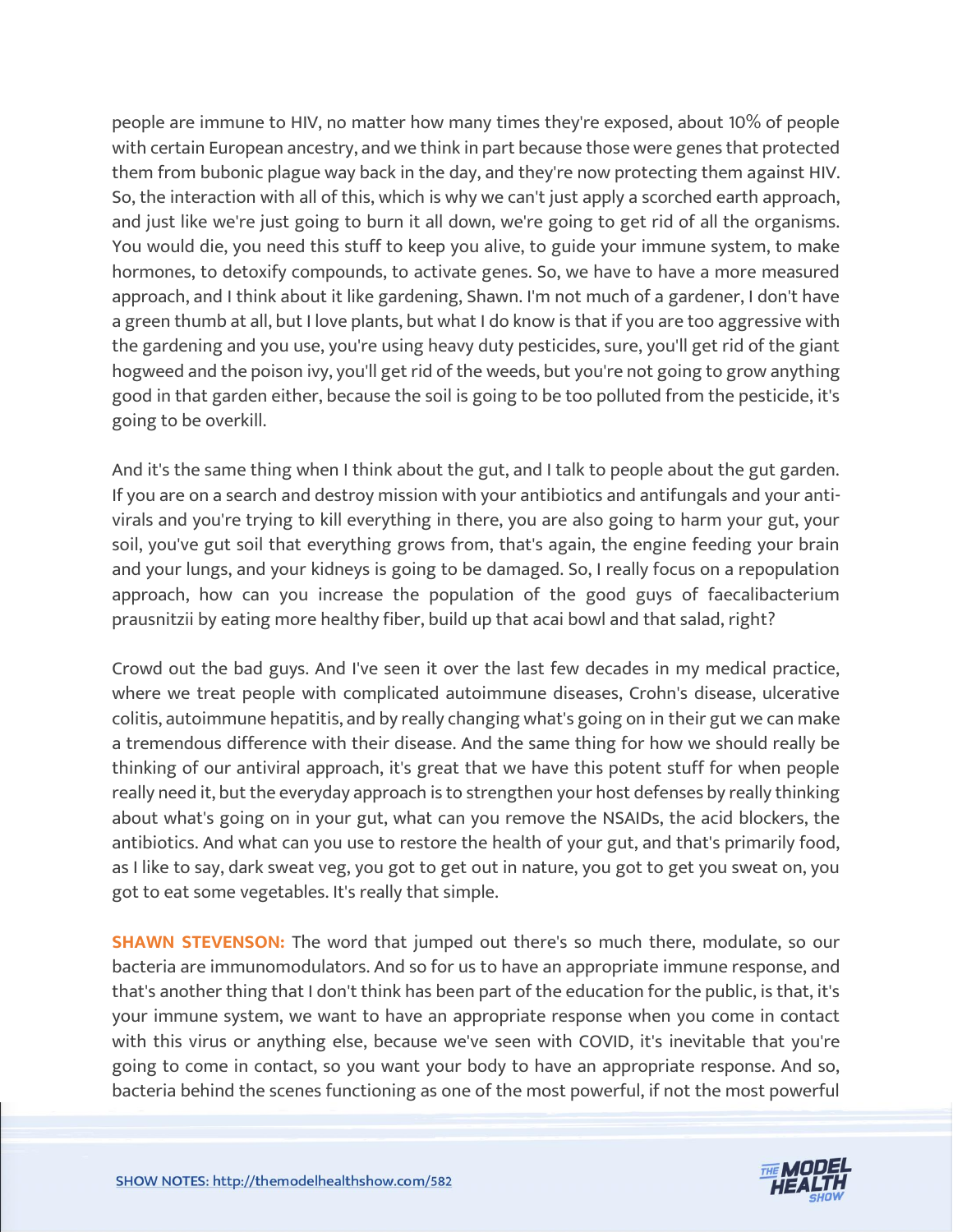immunomodulator, and so putting focus here is about real solutions. So, we've mentioned bringing in diversity of different plants, which is a huge hallmark take away from today. We've seen this and I've got data on this that I talked about in my latest book in Eat Smarter. We see as a diversity of your microbes goes down; obesity goes up. As the diversity of your microbes go down, diabetes goes up, heart disease goes up, pretty much the top 10 killers and more, all of these chronic conditions go up, your rates of these things as your diversity goes down. So, increasing diversity, the number one way to do that is increase the diversity of foods that you're eating, real whole foods. So very, very simple principle.

**DR. ROBYNNE CHUTKAN:** And I just want to mention too, because you mentioned eat smarter, but also thinking about sleep smarter, we know also that tryptophan, the immunoacid tryptophan is a precursor for serotonin, the feel-good hormone that's primarily made in your gut 80%-90% of it. And serotonin is a precursor melatonin, the hormone that you need to help you fall asleep. So, if your gut microbes are off kilter, if you don't have good diversity, you're going to have low serotonin, it's going to affect your mood and you're going to have low melatonin and it's going to affect your sleep, and not sleeping is going to make you... And you know... You know, more than anybody very susceptible to viruses. There was a study published in the British Medical Journal recently that showed that people who are chronically sleep deprived have an 88% higher risk of coming down with a virus. And for every hour of sleep you get, your risk decreases 12%. So, the sleep susceptibility thing is really key, and again, it ties back to what's going on in your gut.

**SHAWN STEVENSON:** You're the best. We did a master class really talking about the sleep connection with COVID, and I mentioned that specific study. Another thing, there was multiple studies on this as well, looking at melatonin and its interaction as even a treatment, being used as a treatment for reducing symptoms of COVID and transmissible and all those things, and there's a lot of efficacy there too, but your body can make it, your body...

**DR. ROBYNNE CHUTKAN:** The body can make it.

**SHAWN STEVENSON: That's what we want to do.** 

**DR. ROBYNNE CHUTKAN:** You don't need to take it.

**SHAWN STEVENSON:** We want to see conditions... Exactly. Exactly. And so, speaking of creating more robust health, reducing our susceptibility, there is a specific phenomenon in our culture, it's a certain category of food, and not only does this tie back to the need for NSAIDs because it's so pro-inflammatory. So NSAIDs are trying to reduce inflammation or address those signals, but something that's a big driver of inflammation, but also a big driver of susceptibility to viruses to damaging our gut health is sugar. So, let's talk a little bit about that

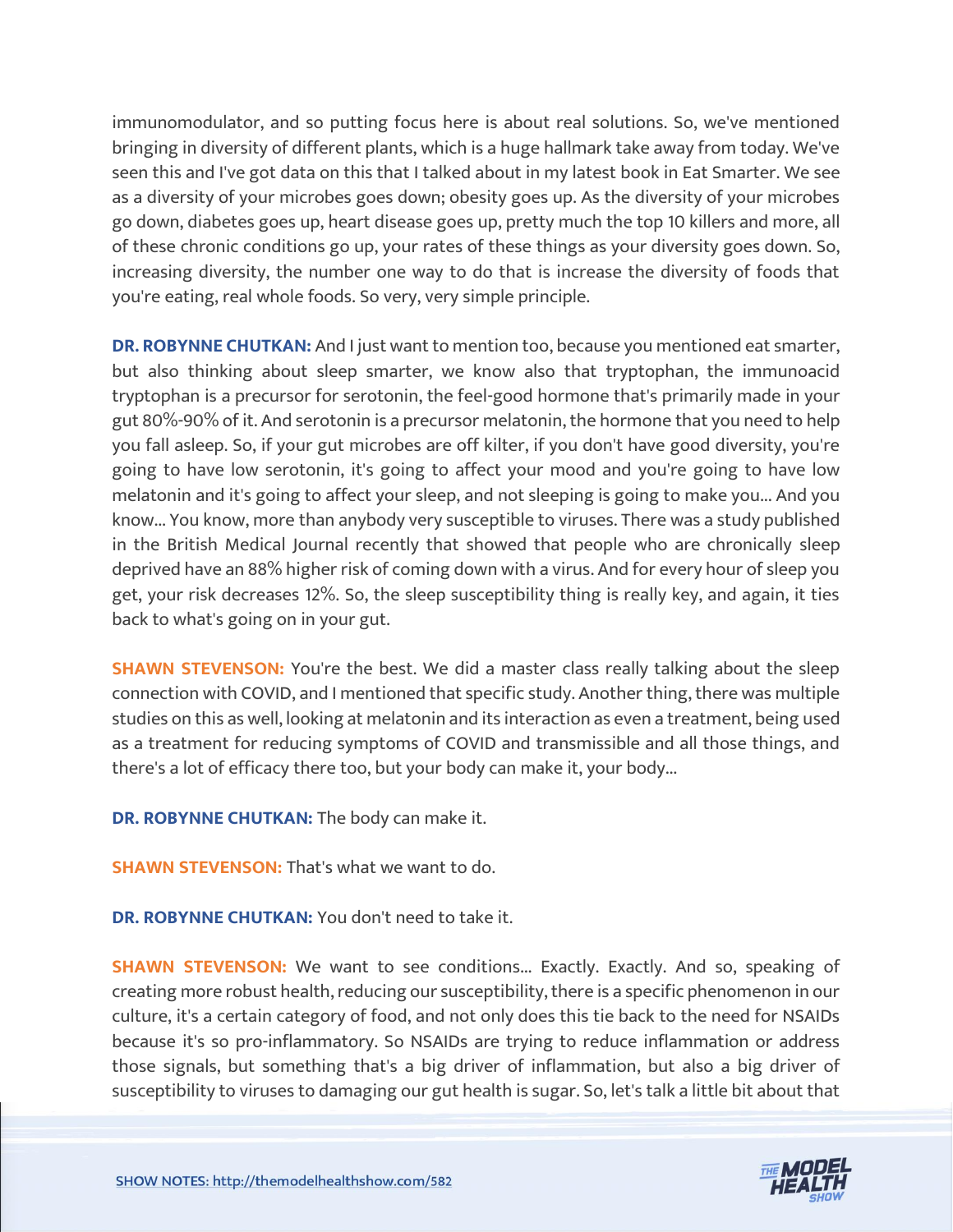because one of the craziest things... So, I just spoke at this event, and you see when you go to these events, you see the barrage of snacks for people, it's all these different types of muffins and cookies and sodas, they had all these sodas and sodas that you only see in other countries, we don't really see the Shasta here, you know what I mean?

**DR. ROBYNNE CHUTKAN:** Yeah, like 60 grams of high fructose corn syrup.

**SHAWN STEVENSON:** Crazy stuff. And so, this is what the array of options are, if you want to grab a snack while you're at the conference, right? And it's just, for me, even when I was on stage, I'm just like, "We're still drinking soda? Like are we actually still doing this?"

**DR. ROBYNNE CHUTKAN:** You need to check out the physician's lounge at the hospital.

#### **SHAWN STEVENSON:** Yeah.

**DR. ROBYNNE CHUTKAN:** I'm always like, "I'm going to do a Washington Post expose. Why is this here?" Why do we... Neil Barnard, who runs a Physician's Committee for Responsible Medicine, which is a great organization, they push a... They have a plant-focused agenda, but he has a petition going around amongst physicians, I just have to give him a little shout out because the petition is very simple, we are asking that hospitals not serve known carcinogens to patients, bacon, sausage, known carcinogens. If you want to eat that on your own time at home and you know the risk, fine, but as a hospital, the World Health Organization says these things are known carcinogens containing nitrates, et cetera, and we are serving them to patients in the hospital, soda right up there with probably... If you had to ask me, "What's the worst thing you can consume on a regular basis, it's soda." So, beyond the calories and the calorie thing we're dealing with major obesity epidemics, not just here, but in the developing world, where I come from in Jamaica, the rise in obesity, we've seen the dramatic rise in the last decade or so, is almost entirely due to these sugary drinks.

And so, if you think about an average soda, 150 calories times 365 days, 54,500 calories divided by 3,500 calories a pound, it's about 15.7 pounds in a year, just from having a soda a day. And my math may have been off by half a pound or so, but it's somewhere around 15 or 16 pounds in a year, just from a soda day. If you do nothing differently, and if you think, "Okay, well, I'm doing diet soda," even worse. Because the artificial sweeteners mess up your microbiome, they turn regular, healthy, nice, friendly, helpful bacteria into pathogens, they're harmful to the gut lining, and it turns out that insulin, the hormone that of course causes all these calories to be stored as fat, insulin is released in response to sweetness, not sugar. So, diet sodas still cause that insulin surge there as big a risk factor for diabetes if not bigger. I mean, it shocks me that doctors recommend diet products to patients, I'm like, "Have you not read any of the literature in the last 10 years showing that these artificial sweeteners are detrimental to the gut? They

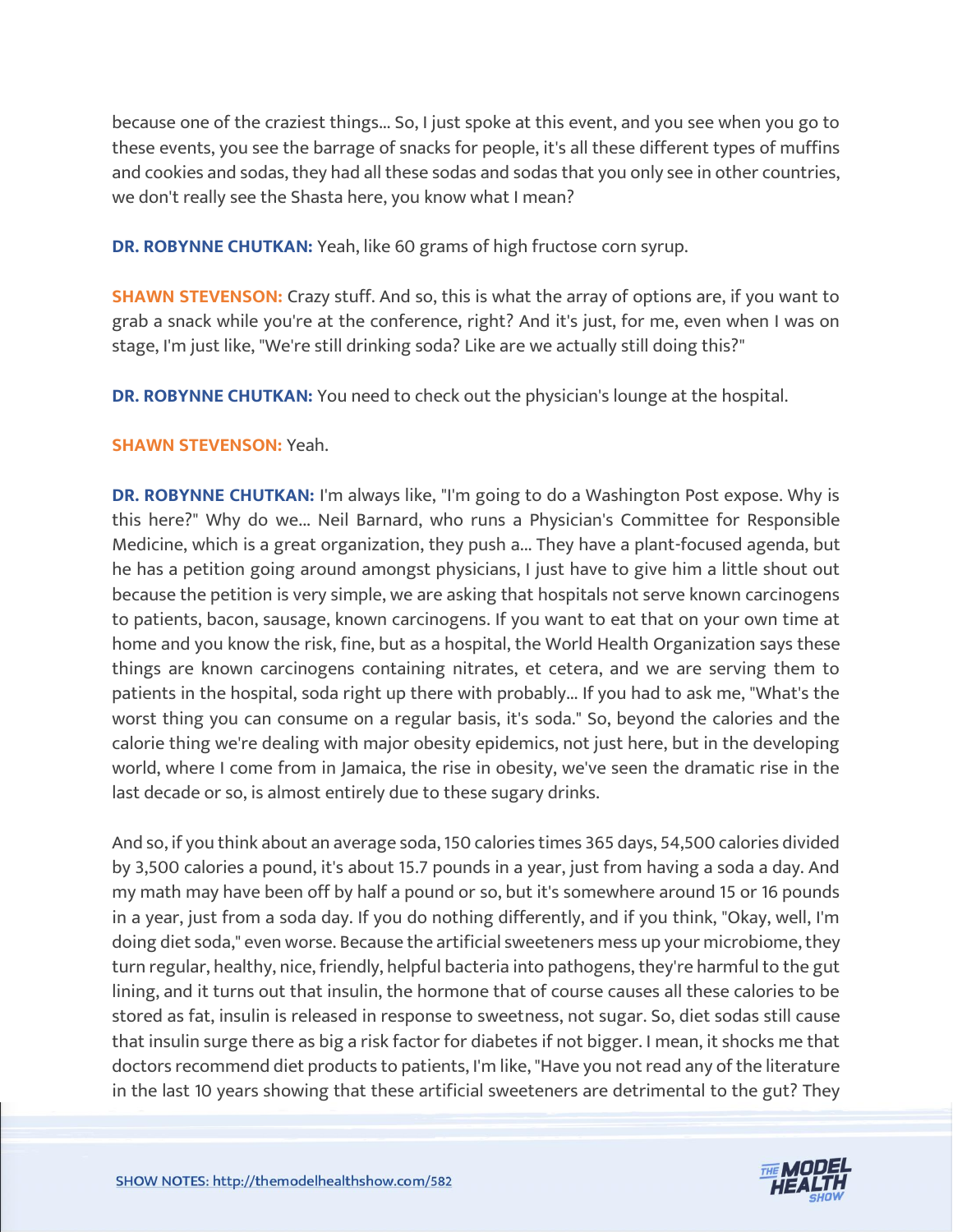still cause weight gain." So, if you're drinking a diet soda and you're seeing zero calories, zero calories experimentally, but the same surge of insulin, if not bigger, the same weight gain, in addition to the fact that the chemicals and the high fructose corn syrup, terrible for your microbiome, feed the wrong species, you get imbalance, you get overgrowth of a lot of the pathogenic species.

The sugar thing is tough though, we've seen sugar and alcohol during the pandemic, people have been scared, people have been anxious, people have been in terrible circumstances where they've lost their livelihood, they've lost loved ones, and so they turn to things that are comforting. And those things are often alcohol and sugar, and as you know, Shawn they're also addictive, right? Because you get that dopamine, those dopamine receptors in the brain being triggered. And there are lots of studies that show that the sugar high is as powerful as an opiate high in some people, so it's really a problem, but yeah, I mean, at a health conference, as I said in the physician's lounge in pretty much every hospital in America, you're going to find soda, you're going to find donuts, you're going to find Cheetos, and if we can't feed ourselves properly as practitioners, how are we expected to take care of the patients? And I think what it speaks to is the idea of, are we really promoting health or are we creating a market for our medical-industrial complex?

**SHAWN STEVENSON:** Right. Right. Just feeding right into itself. Yeah, so one of the things that you just mentioned is so powerful, by the way, but just looking at this so-called artificial sweetener phenomenon and these "diet products" first of all, we're slapping that label on there, you should be very suspicious, it's marketing. But there are really well-meaning physicians out there who are, in cases, they're getting results for people, maybe it's through weight loss with them utilizing artificial sweeteners, diet products and the like, but they're missing out on some very key science because again, we can get this tunnel vision and one of those... Here's just a logical piece.

We're utilizing these artificial compounds that have never been used before for human beings in our entire evolution. First of all, it should have a little red flag come up, like what is... We don't have any biological association with this newly invented synthetic compound, right? So automatically... And also, what it's doing, again, it's one of those things where we're tricking your body, trying to trick your body, and even that is very ignorant because it's like stupid human brain with all your magnificent capabilities, we're going to trick you here with this calorie-free sweetener, but not understanding, we'll put this study up for people to see as well, we see a significant increase in dementia with folks that are utilizing these artificial sweeteners. And what's going on here, we're looking at the impact that it likely has on our nervous system.

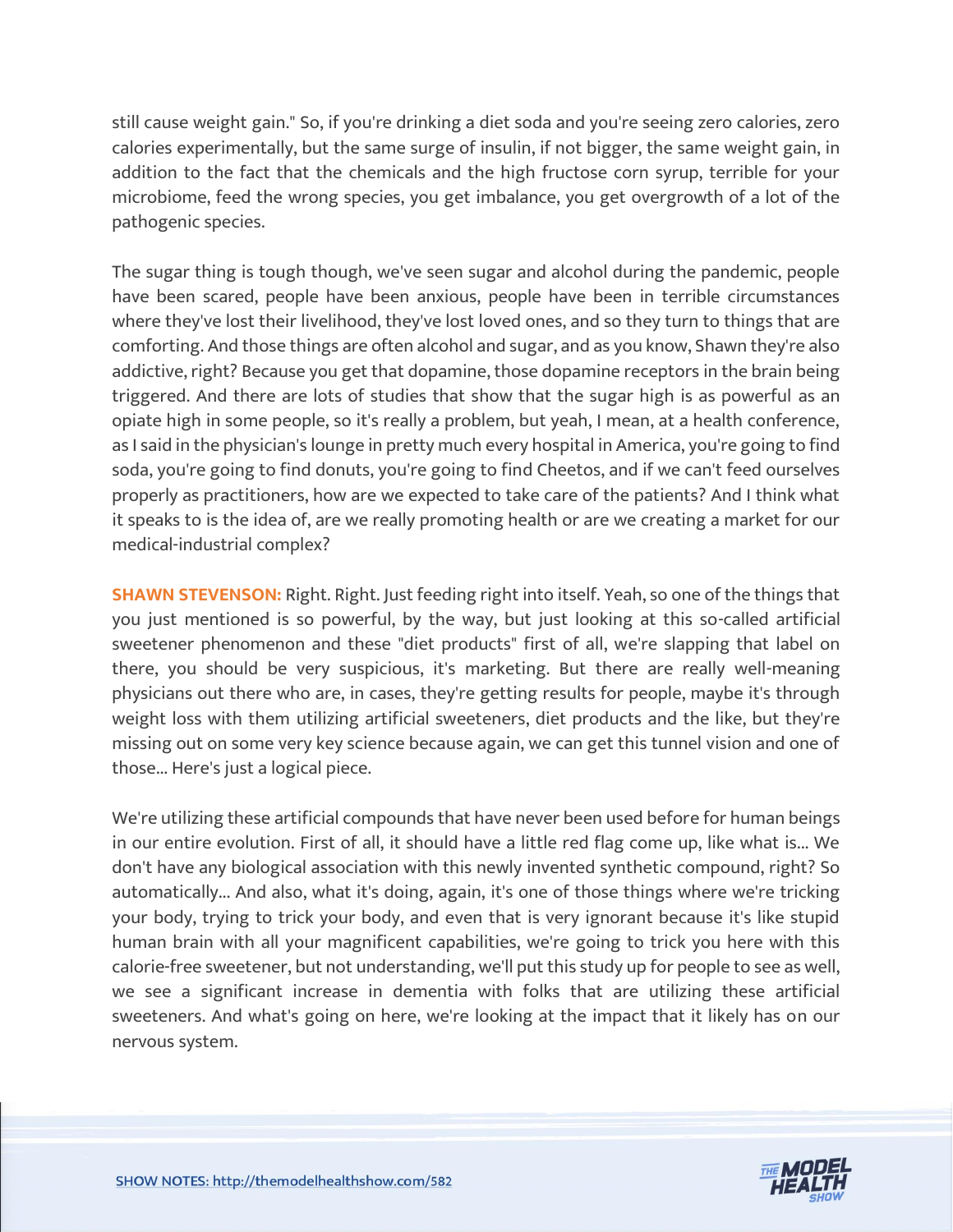More data needs to be done, but also on the other side, if you're advocating for people to have these artificial sweaters, we need way more data than what people are advocating, these little spot studies, and maybe it's just geared towards weight loss, for example. Sure, I get it. But what are you doing to the person's overall metabolic health, their microbiome, their hormone function, their nervous system, the list goes on and on. These things don't come without a cost, it's not real. It's literally called artificial.

**DR. ROBYNNE CHUTKAN:** You hack it, tell people all the time, you cannot cheat mother nature. You're going to pay somewhere. You're not paying here, you're going to pay somewhere else, so... I'm so glad you mentioned the issue about the contribution to dementia, and it's something I think about a lot. I have a strong family history of Alzheimer's, and realizing that dementia and Alzheimer's even more specifically, is multi-factorial. I remind people that in the 13 years of the Human Genome Project from 1990 to 2013, no, to 2003, which was a bulk of the human genome project, but we didn't finish mapping the entire 100% of the human genome until January of this year. January 2022, there was a missing, some missing information on the Y-chromosome. So now we have 100% of the human genome, and it took from 1990, okay? So, took 32 years, cost somewhere around \$3 billion, over 50 institutions, and how many genetic diseases do you think we have cured? Zero. Zero. Because the genes are often just a suggestion, this idea of it's your genes, your genes can play a role, but it is the environmental influence, it is nature and nurture. Nature, the genes, what you inherit that are fairly static. There's some movement with genes they can be turned on or off, but they're more static, but it's the nurture, how we live, what we do, the foods we eat, the activities, the environments, even the thoughts that we think, and certainly the medications that we take, that ultimately determine our health.

And so, when we look at something like dementia and we look at the rising rates. When I was a kid, I didn't know anybody who had a grandparent with Alzheimer's. Now, I don't know anybody who doesn't. It's crazy. It's like cancer. I know fewer people who have not had cancer than who have had, and maybe that's 'cause I'm a physician, so a lot of the people I know are in the medical system, but the point is it's multi-factorial, and we know that all these drugs that affect your brain, if you look at antihistamines, anything that's going to affect your state of consciousness make you hyper or make you drowsy. So, you look at things like benzodiazepines, like the Valium and the Ativan, and you look at the drugs that our kids are being given. Our kids are being medicated with these heavy-duty psychotropic drugs, these are all things that ultimately can contribute, so if you take somebody who already has a genetic predisposition who's on multiple drugs that can affect this, who is eating a crummy diet with few prebiotic foods, who's eating food with artificial sweeteners, and you start to see... You start to see how this stuff develops. You follow the breadcrumbs. But the cool thing is you can follow those breadcrumbs backwards too, and you can start to figure out what are the risk

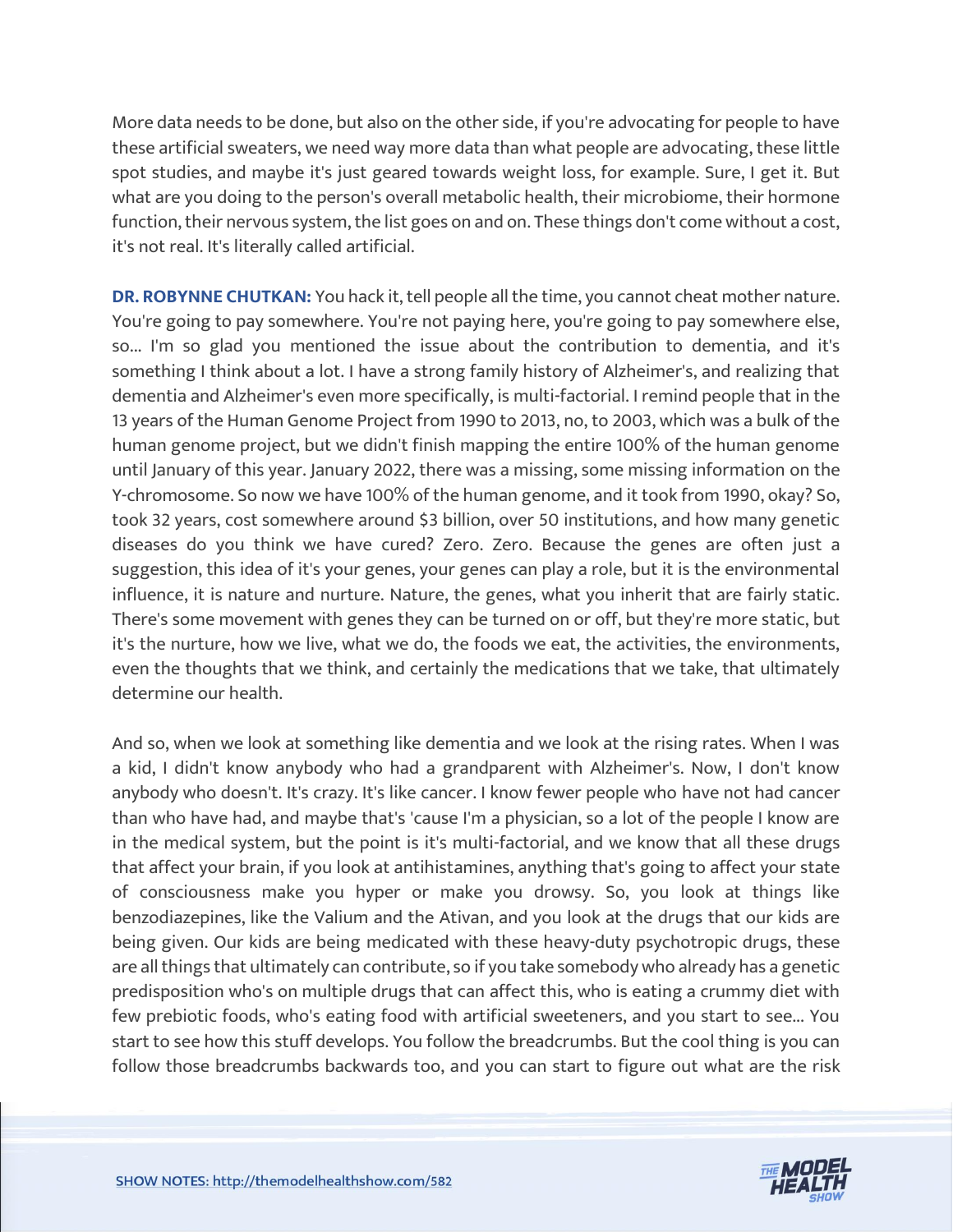factors, what are the things that are propelling me towards disease and how do I step off that road?

And Shawn, honestly, from the bottom of my heart here, this is why programs like yours, work like what you do, which is incredibly well-researched and scientifically-backed and really only has one goal, which is to empower people, is so important. Because the sad truth is, and I'm second-generation physician, my dad's a surgeon, my brother's a surgeon, I'm proud to be a doctor, but at the same time, I'm also incredibly disappointed in the medical system that we're not doing the kind of advocacy for our patients that we need to do. And we're way too influenced by the pharmaceutical industry, by the medical device industry, and we've really got... We have got to get back to the basic idea of who we work for, and we work for the patient. So anyway, all of that to say kudos to you, power to the people, let's keep this information coming, for sure.

**SHAWN STEVENSON:** Yes. Dr. Chutkan, I got chills. Thank you so much for sharing your voice and your perspective and your experience and your tools. You're one of the best. And you've got a myriad of amazing books that people can check out and you've got a new book coming, which we're going to have you back on it to dive into that one, of course, it's going to blow everybody's mind and also, so I want people to be aware, as of this recording, within the next week or two, you're going to be dropping a podcast, a brand new podcast, and I think everybody's already picked up the vibe that you're somebody to listen to and to hang out with. So can you let everybody know the podcast name to have an eye out for and also just where they can follow you right now to stay connected.

**DR. ROBYNNE CHUTKAN:** Absolutely. So, it's the original name, The Gutbliss Podcast, you can find us on gutbliss.com, G-U-T-B-L-I-S-S. You can see there's a consistent theme, here of gut bliss, and again, we get down and gritty, we get into it in the podcast, and we'd love to hear from you. I'm so excited about it. I've been encouraged by people like you, Shawn, and you saying, "Just do it, just put it out there," and we're always interested in what people think, so check us out at gutbliss.com, and Instagram is @gutbliss and the podcast will be out in a week or two.

**SHAWN STEVENSON:** Awesome. Again, thank you so much for hanging out with me. It's such a joy just to see your face and to chat with you, and so it's just been a highlight of my day for sure. I just appreciate you so much.

**DR. ROBYNNE CHUTKAN:** I feel the same way. I'm looking forward to coming out west out to Cali.

**SHAWN STEVENSON:** Let's go west side.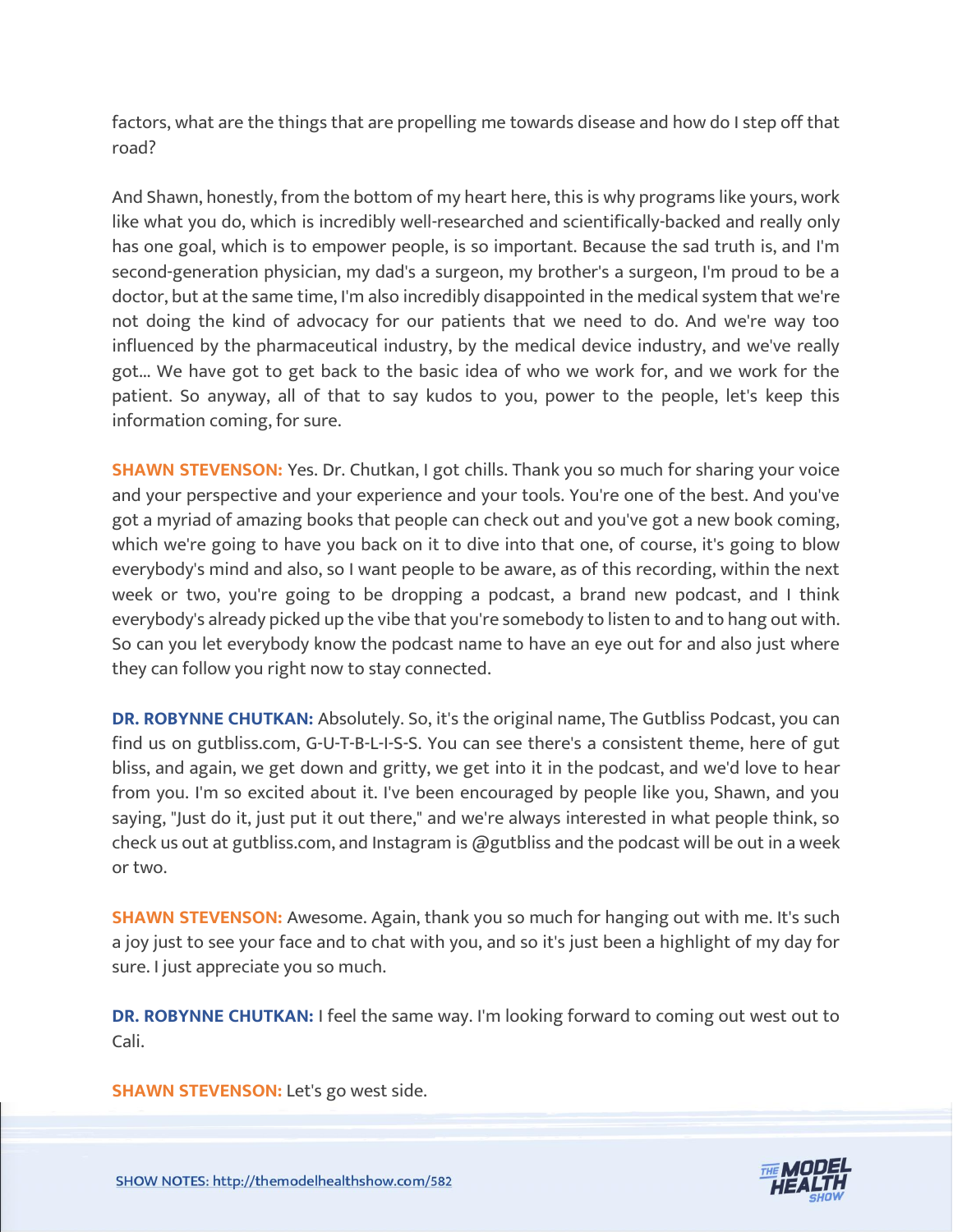**DR. ROBYNNE CHUTKAN:** And meeting the family seeing the set up.

**SHAWN STEVENSON:** Yes. He'll be right here, right here where I'm standing right now. Very soon, so I'm looking forward to it.

#### **DR. ROBYNNE CHUTKAN:** Awesome.

**SHAWN STEVENSON:** Awesome. Dr. Robynne Chutkan, everybody. Thank you so much for tuning into the show today. I hope you got a lot of value out of this. We covered so much territory on this episode, literally that internal territory, and taking a journey throughout the human body and really looking at the impact that our gut health and this internal terrain has on our susceptibility to external insults, to bacterial infections, to viral infections and the like. And what we really need to do is to be empowered in understanding that we can reduce our susceptibility dramatically to all manner of things and radically improve the efficacy of our immune system mounting an appropriate response. Now, we even touched on the fact that even testing for COVID is a very strange phenomenon. And she mentioned, and I don't know if you missed this, the fact that what's coming out the other end can be more telling as far as a COVID infection. So, what's coming out in the stool, so versus a nose swab, for example. Yeah, one of the ways to test for COVID has been through le bo hole.

Alright, and this is why, again, you got to make sure you listen to the after the interview, because you might hear something profound. This was published by the way; this was just a year ago. This was March 3rd, 2021, published in the New York Post. The headline of the report, "China makes COVID-19 anal swabs mandatory for foreigners". That's right, you want to come and kick it in China, you're going to have to get your anal swab, you're going to have to get a little dibble and dabble from the back door. Now, I know this is a lot, okay? I know this is wildly inappropriate, but this is really happening out here in these COVID streets, alright? Anal swabs to test for COVID. The nose is not enough. But just the whole phenomenon, obviously with the testing is very strange, very inconsistent, and here we are well over two years later now, and we're still seeing these crazy outbreaks happening as far as people testing positive, but largely asymptomatic or very, very mild forms of disease, but that can shut down a whole situation, it could shut down a school, a graduation, an office building, the list goes on and on.

COVID has such a strong grip psychologically that the very name can incite a lot of fear without context. And so, to think that any of these things are strange at this point that you know again, China's mandating foreigners, yeah, you want to come here, guess what? Guess what? I'm going to need to see the moon. And so crazy, crazy stuff, but at this point, you should feel like nothing... They can't put anything past you that's too crazy. Alright? But ultimately, again, what we want to do and strive to do continue to do, is to help folks to be empowered and educated